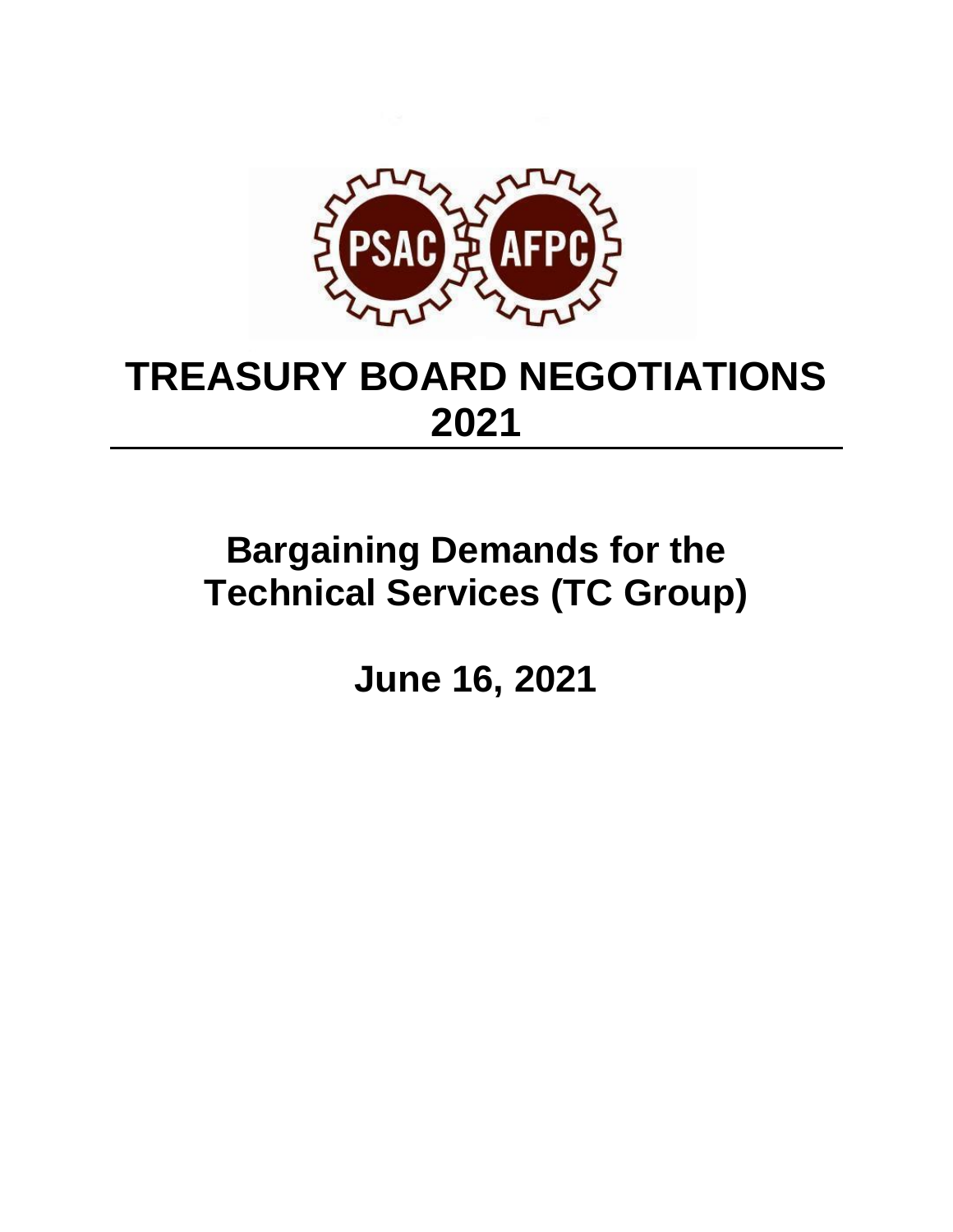This document represents bargaining demands of the Public Service Alliance of Canada for this round of negotiations for the Technical Services (TC). These demands are being submitted without prejudice to any future proposed amendments and/or additions, and subject to any errors and/or omissions.

The Public Service Alliance of Canada reserves the right to add to, amend, modify, and withdraw its demands at any time during Collective Bargaining, to introduce counterdemands to the Employer's proposals, and to introduce new demands that might emerge from discussions at the bargaining table or from new information obtained during negotiations.

The workers covered under this agreement work proudly on behalf of Canadians. Accordingly, the Union is introducing language and reserves the right to introduce additional language to maintain and improve the quality and level of the public services provided to Canadians.

Where the word RESERVE appears or where there is a reference to discussion on a particular item, it means that the Union reserves the right to make demands at a later date. In particular, the Public Service Alliance of Canada reserves the right to introduce a comprehensive wage proposal at an appropriate time during negotiations.

If neither party has a proposal on a specific clause or article, that clause or article shall be renewed.

Finally, the Union requests of the Employer disclosure of any plans for changes at its administrative or workplace level that may affect this round of negotiations, and reserves the right to make additional demands after receiving this information.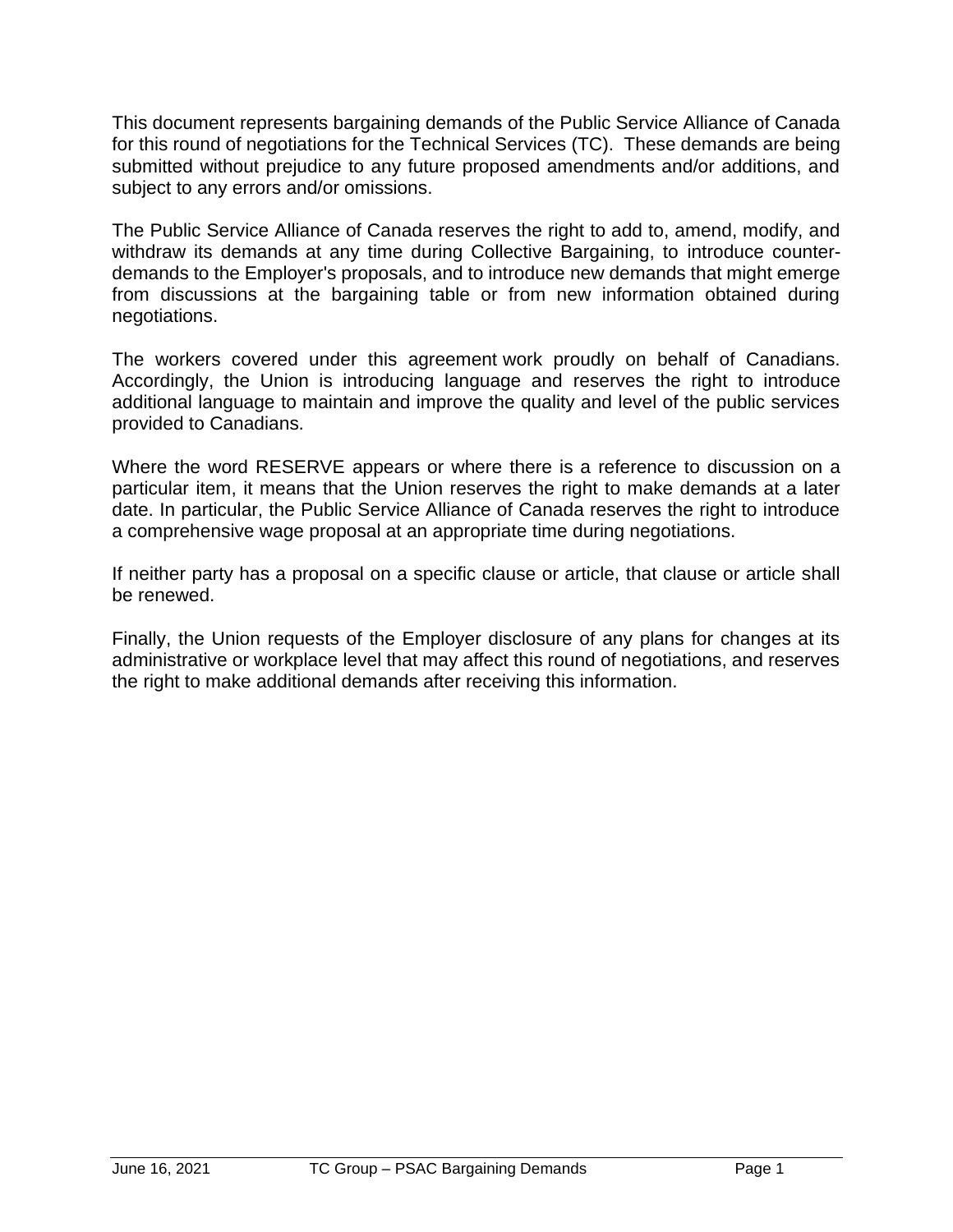## **RESERVE – Proposals for the following articles shall be negotiated at the Common Issues Table:**

- Article 2: Definitions
- Article 7/Bilingualism Bonus Directive: National Joint Council Agreements
- Article 10: Information
- Article 11: Check Off
- Article 12: Use of Employer Facilities
- Article 14/Appendix JJ: Leave with or without pay for Alliance business
- Article 17: Standards of discipline
- Article 19: No discrimination
- Article 20: No harassment
- Article 23/Appendix T: Workforce Adjustment
- Article 24: Technological change
- Article 37: Leave, general
- Article 38: Vacation leave with pay
- Articles 42/44: Maternity/Parental leave
- Article 45: Leave without pay for the care of the family
- Article 57: Statement of duties
- Article 68: Duration
- General Economic Increases
- Appendix J: Joint Learning Program
- Appendix S: Implementation
- Appendix HH: Mental health in the workplace
- Appendix II: Childcare
- NEW: Remote work
- NEW: No contracting out
- NEW: Right to disconnect
- NEW: Social Justice Fund
- NEW: Equity in the workplace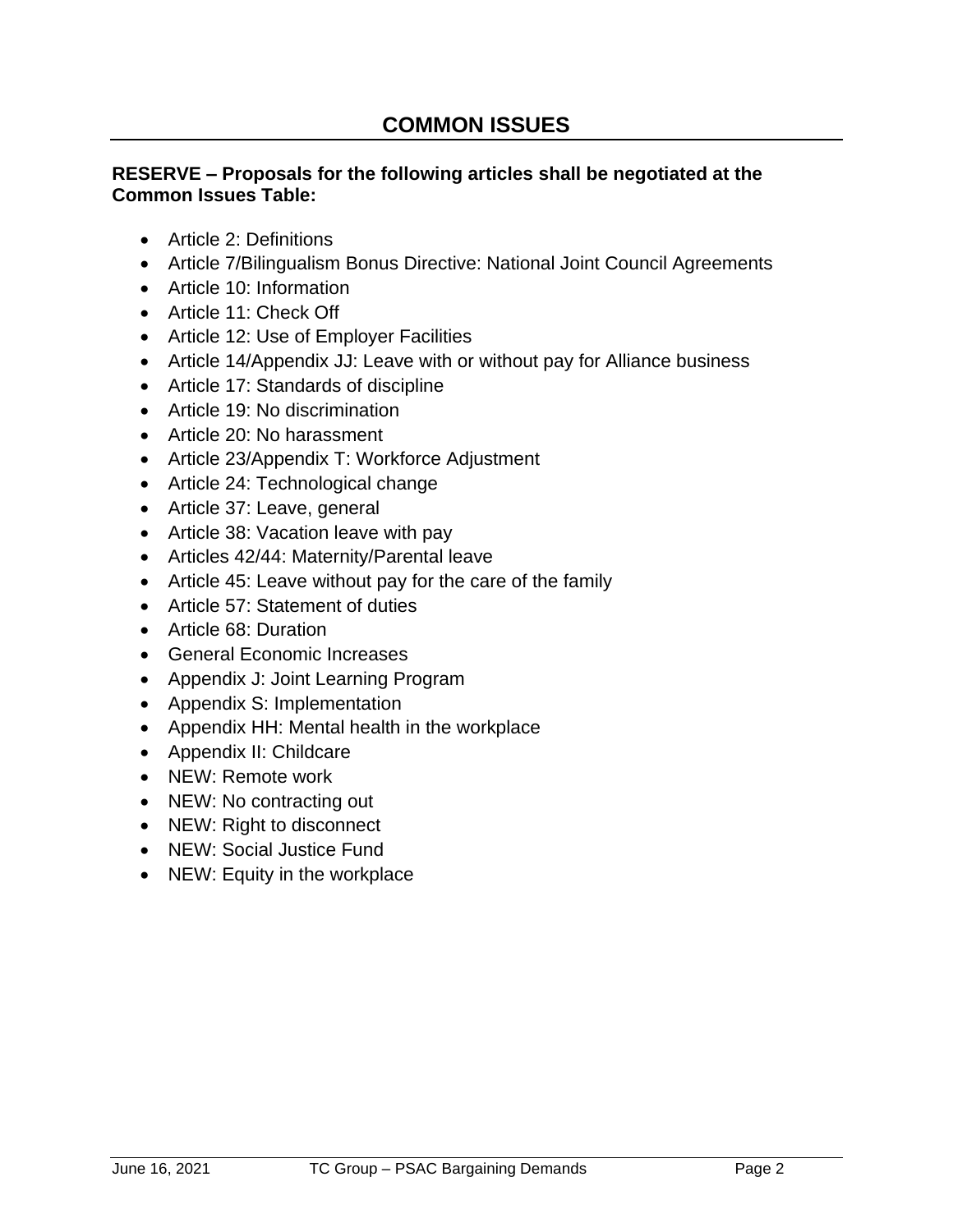## **ARTICLE 18 GRIEVANCE PROCEDURE**

## **To Discuss**

The Union wishes to discuss the grievance procedure, including who hears second and third level grievances and the number of days that an employee has to file a grievance.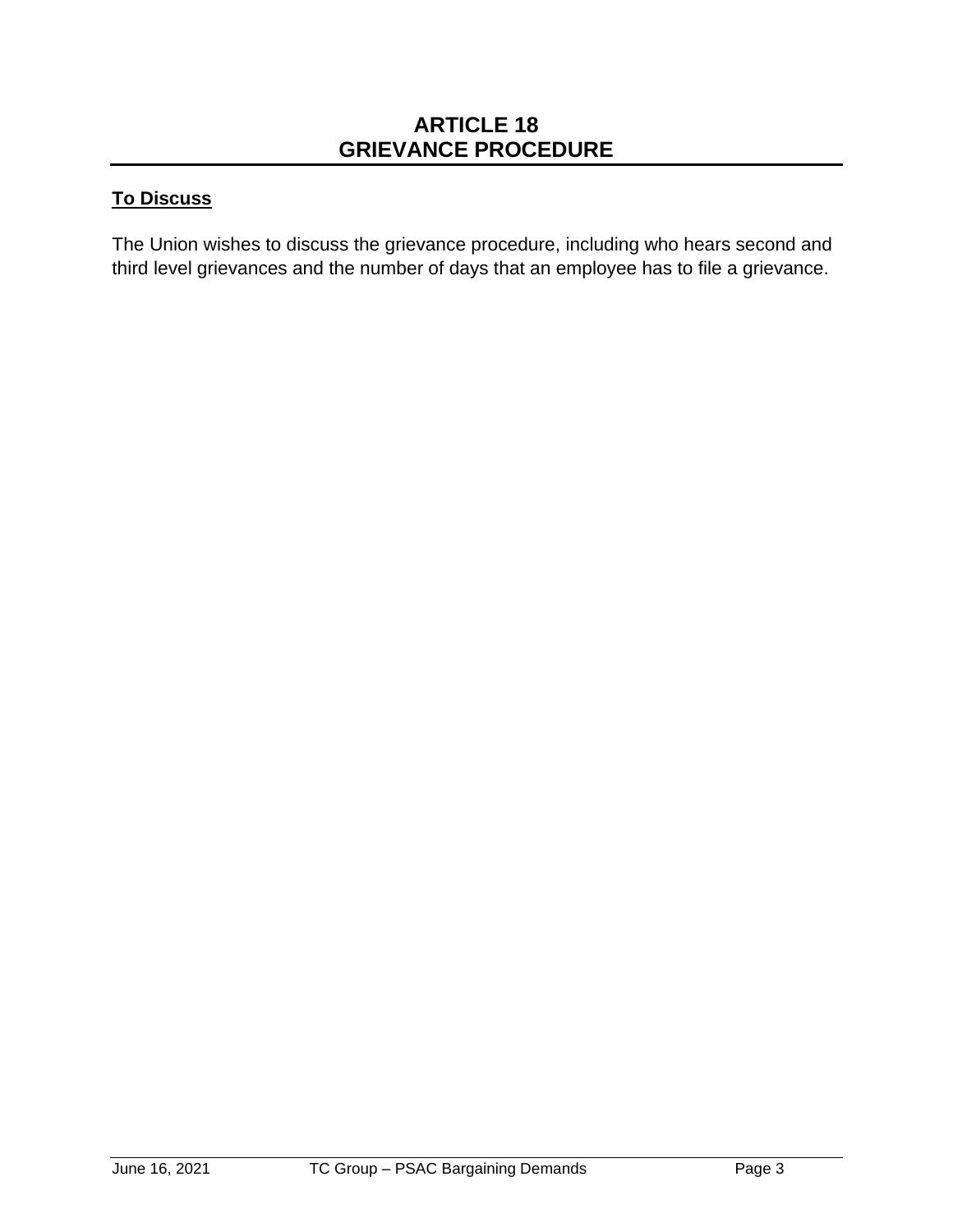# **ARTICLE 22 HEALTH AND SAFETY**

**22.01** The Employer shall make reasonable provisions for the occupational safety and health of employees. The Employer will welcome suggestions on the subject from the Alliance, and the parties undertake to consult with a view to adopting and expeditiously carrying out reasonable procedures and techniques designed or intended to prevent or reduce the risk of employment injury.

## **To Discuss**

- The Union wishes to discuss the provision of PPE especially for essential employees.
- The Union wishes to discuss training for members of Local health and safety committees.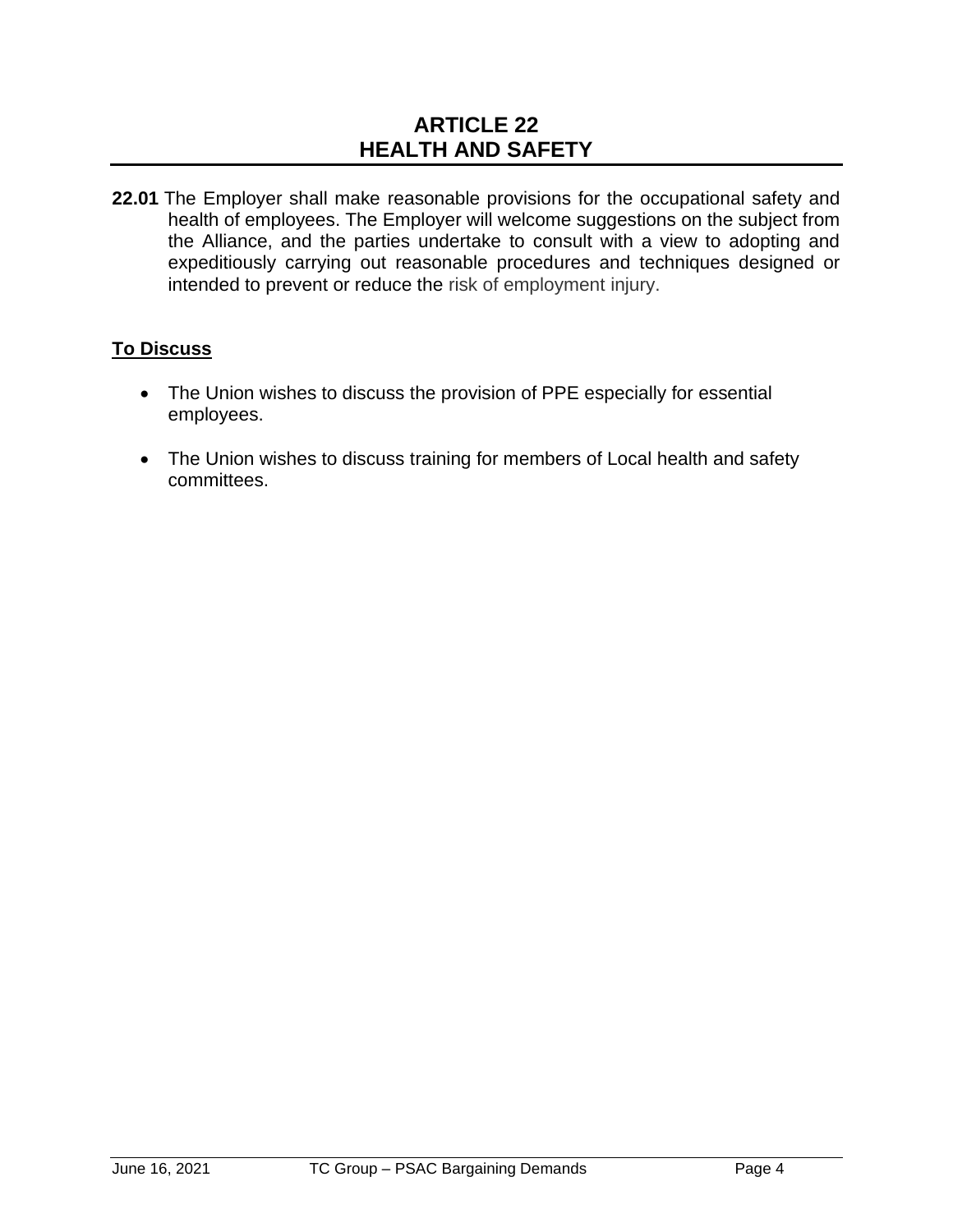# **ARTICLE 25 HOURS OF WORK**

#### **25.11 The Employer shall not change day workers into shift workers nor change shift workers into day workers without mutual agreement between the Employer and the Alliance.**

Before the Employer changes day workers into shift workers, or changes shift workers into day workers, the Employer, in advance, will consult with the Alliance on such hours of work, and in such consultation, will show that such hours are required to meet the needs of the public and/or efficient operations.

### **To Discuss**

- The Union wishes to discuss a reduction in the normal hours of work to 35 hours per week with no reduction in annual pay.
- The Union wishes to discuss minimum rest periods between shifts.
- The Union wishes to discuss hours of work and overtime in situations where employees are captive on a ship or other mode of transportation.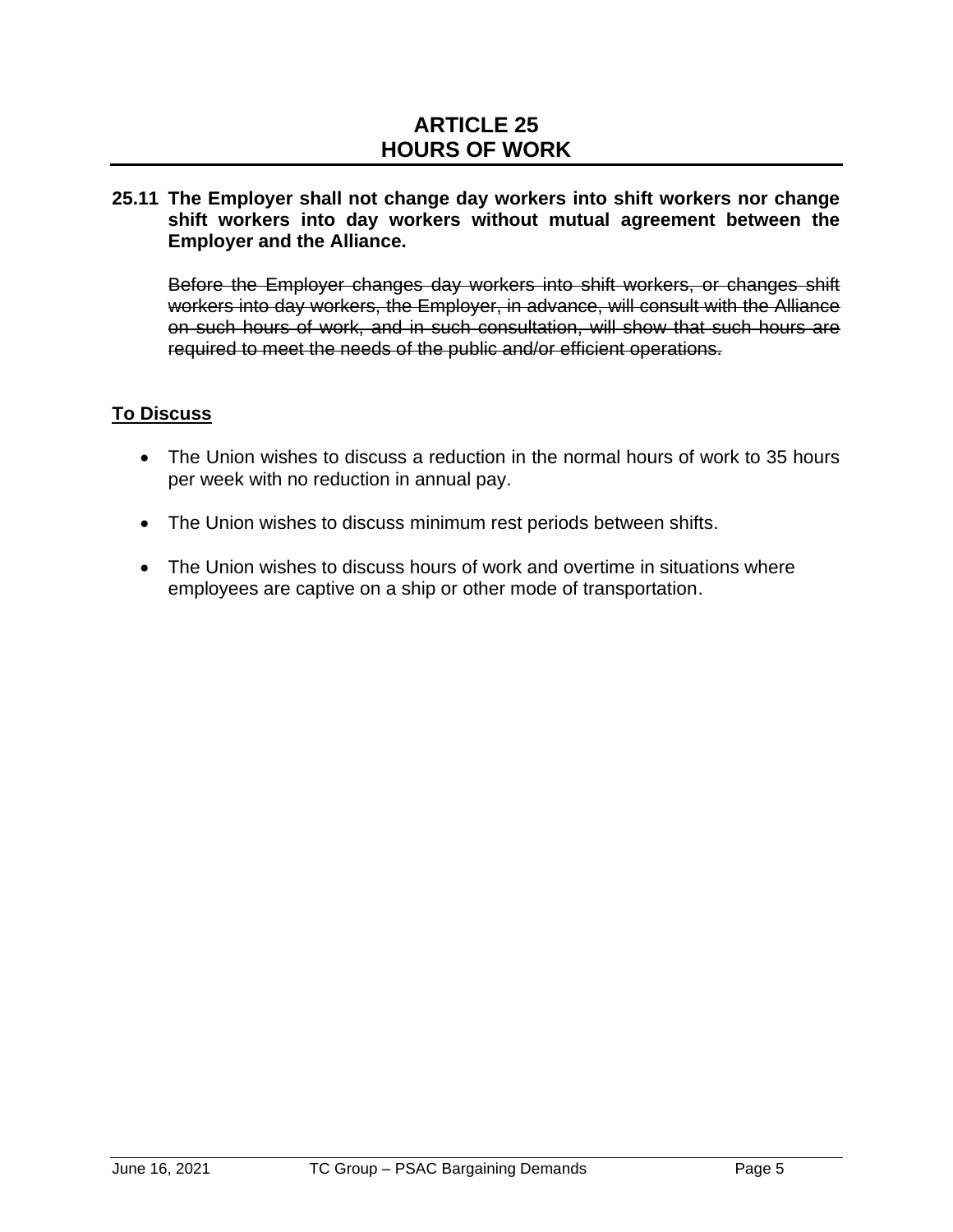## **ARTICLE 27 SHIFT AND WEEKEND PREMIUMS**

#### **27.01 Shift Premium**

An employee working on shifts will receive a shift premium of **five** dollars (\$**5.00**) per hour for all hours worked, including overtime hours, between 16:00 and **00**:00. The shift premium will not be paid for hours worked between 08:00 and 16:00.

**An employee working on shifts will receive a shift premium of eight dollars (\$8.00) per hour for all hours worked, including overtime hours, between 00:00 and 08:00.** 

#### **27.02 Weekend Premium**

- (a) An employee working on shifts during the weekend will receive an additional premium of **five dollars (\$5.00)** per hour for all hours worked, including overtime hours, on Saturday and/or Sunday.
- (b) Where Saturday and Sunday are not recognized as the weekend at a mission abroad, the Employer may substitute two (2) other contiguous days to conform to local practice.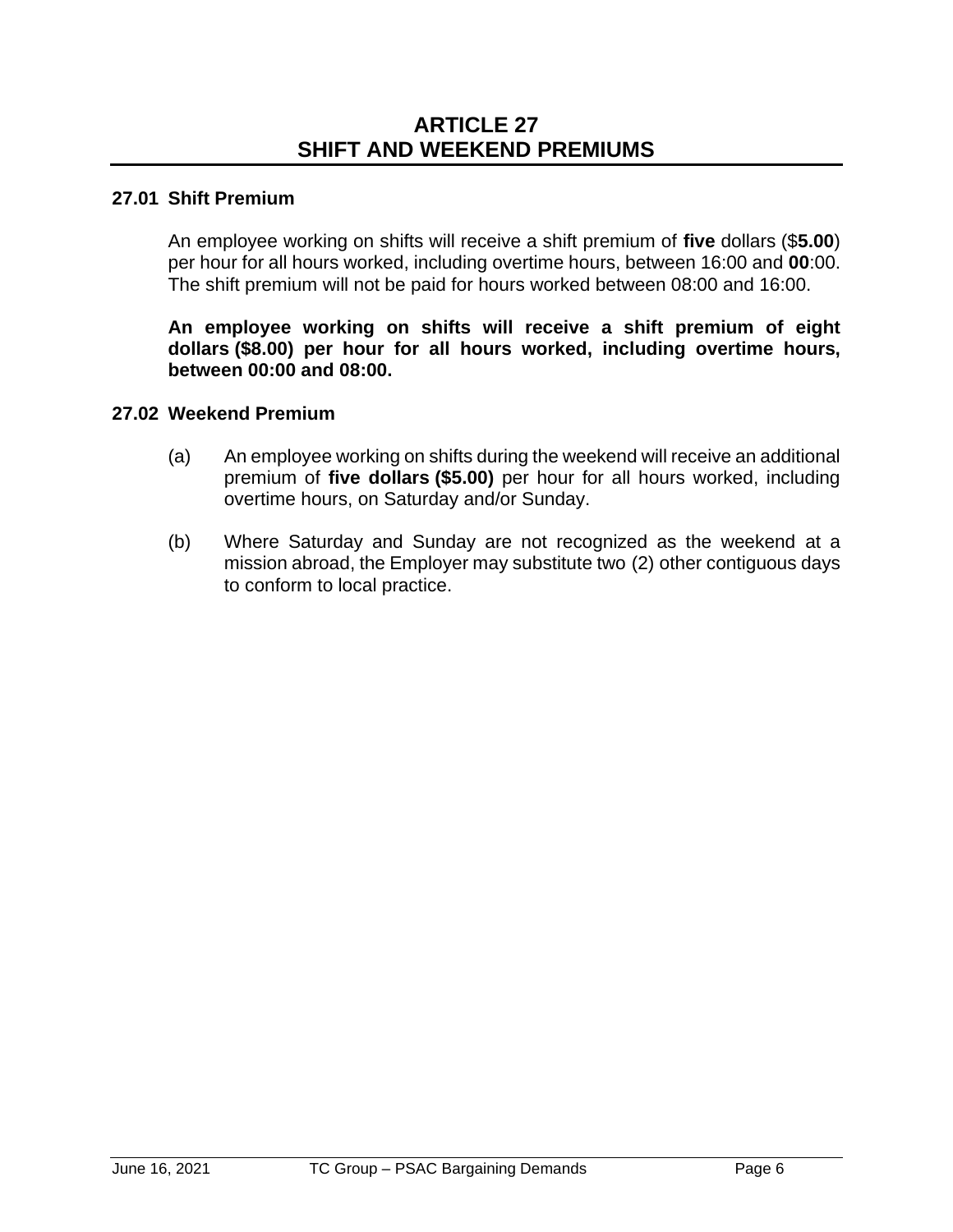# **ARTICLE 28 OVERTIME**

- **28.01** Each fifteen (15) minute period of overtime shall be compensated for at **double (2) time.** the following rates:
	- a. time and one-half (1 1/2) double (2) time except as provided for in paragraph 28.01(b);
	- b. double (2) time for each hour of overtime worked after fifteen (15) hours' work in any twenty-four (24) hour period or after seven decimal five (7.5) hours' work on the employee's first (1<sup>st</sup>) day of rest, and for all hours worked on the second (2<sup>nd</sup>) or subsequent day of rest. Second (2nd) or subsequent day of rest means the second (2nd) or subsequent day in an unbroken series of consecutive and contiguous calendar days of rest.

#### **Consequential amendments through the agreement must be made pursuant to this concept being agreed upon.**

#### **28.02**

- a. Overtime shall be compensated **on the basis of employee's preference either** in cash **or equivalent leave with pay** except that, upon request of an employee and with the approval of the Employer, or at the request of the Employer and with the concurrence of the employee, overtime may be compensated in equivalent leave with pay.
- b. The Employer shall endeavour to make cash payment for overtime in the pay period following that in which the credits were earned**.**
- c. The Employer shall grant compensatory leave at times convenient to both the employee and the Employer.
- d. Compensatory leave earned in a fiscal year, and outstanding as of September  $30<sup>th</sup>$  of the next following fiscal year will be paid on September 30 at the employee's rate of pay on March 31 of the previous fiscal year.

#### **Consequential amendments through the agreement must be made pursuant to this concept being agreed upon.**

#### **Meal allowance**

#### **28.10**

a. An employee who works three (3) or more hours of overtime immediately before or immediately following the employee's scheduled hours of work shall be reimbursed for one (1) meal in the amount **equivalent to the lunch rate outlined in Appendix C of the National Joint Council's**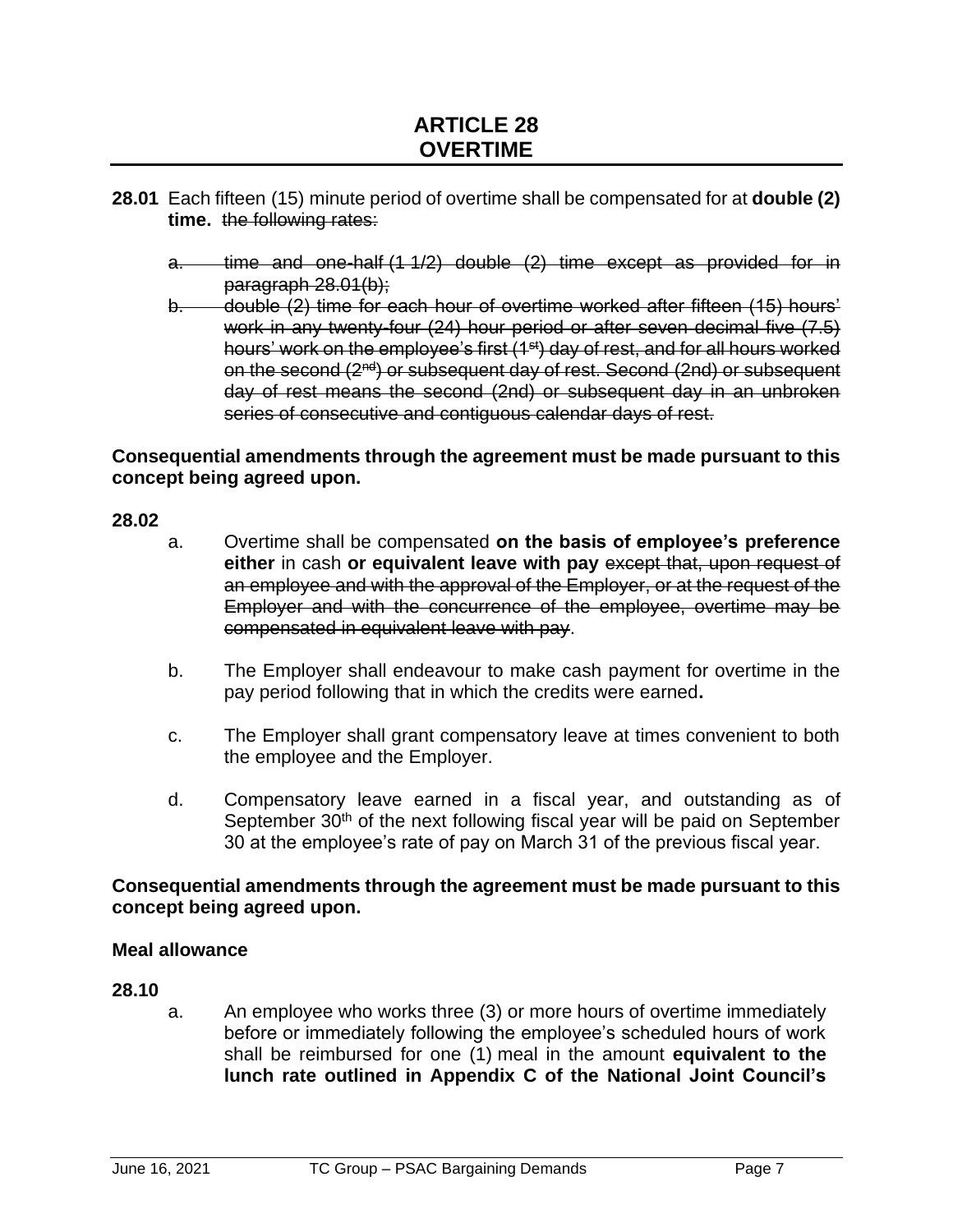**Travel Directive** of twelve dollars (\$12.00), except where free meals are provided.

- b. When an employee works overtime continuously extending three (3) hours or more beyond the period provided for in (a), the employee shall be reimbursed for one (1) additional meal in the amount **equivalent to the lunch rate outlined in Appendix C of the National Joint Council's Travel Directive** of twelve dollars (\$12.00) for each additional three (3) hour period thereafter, except where free meals are provided
- c. Reasonable time with pay, to be determined by the Employer, shall be allowed the employee in order that the employee may take a meal break either at or adjacent to the employee's place of work.
- d. Meal allowances under this clause shall not apply to an employee who is in travel status which entitles the employee to claim expenses for lodging and/or meals.

## **To Discuss**

The Union wishes to discuss advanced notification for OT.

The Union wishes to discuss the application of 28.02 d).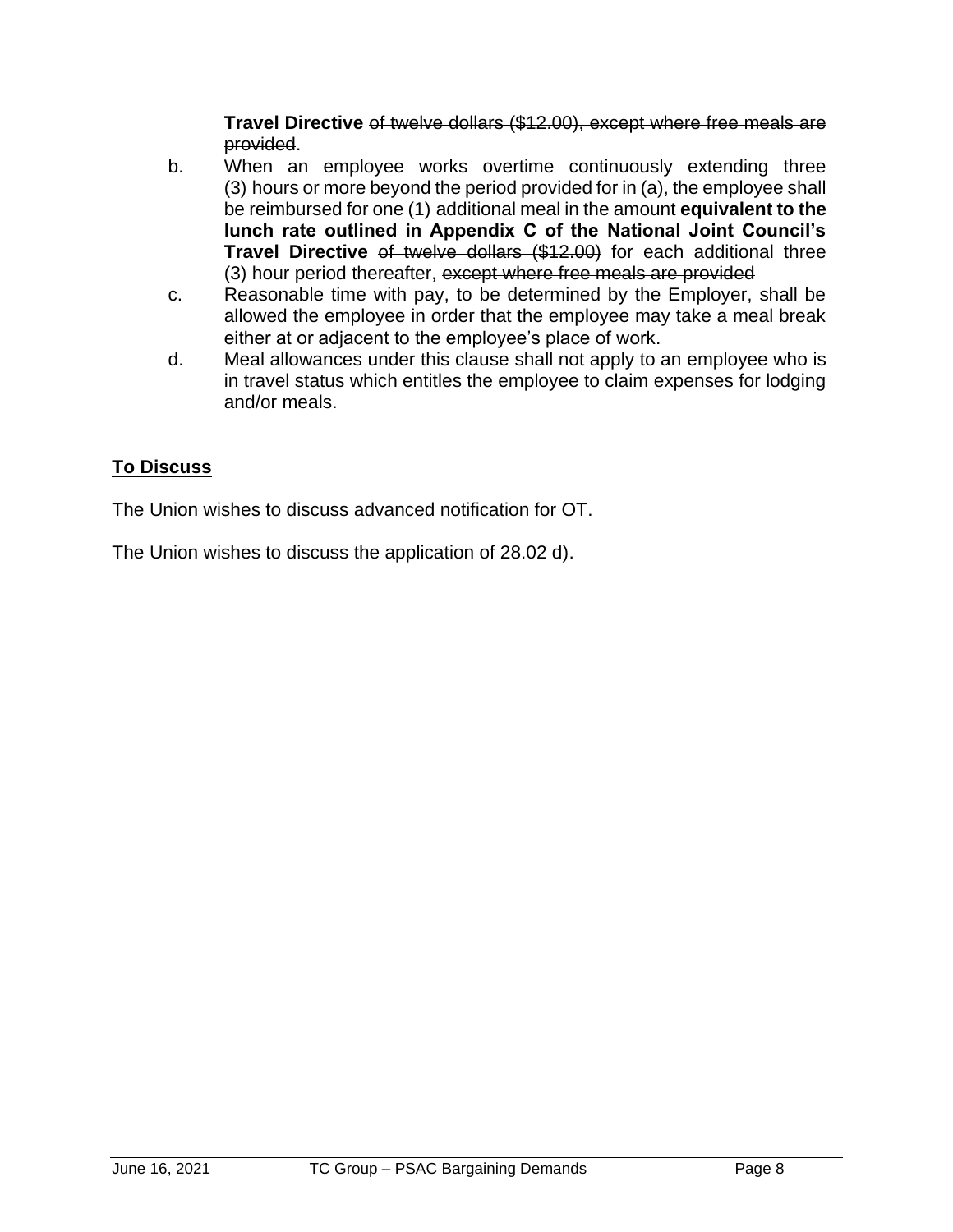## **ARTICLE 29 CALL-BACK PAY**

#### **Alternate Provisions**

Clauses 29.01 and 29.02 do not apply to employees covered by 29.03.

**29.01** If an employee is called back to work:

- a. on a designated paid holiday which is not the employee's scheduled day of work,
	- or
- b. on the employee's day of rest, or
- c. after the employee has completed his or her work for the day and has left his or her place of work,

and returns to work, the employee shall be paid the greater of:

- (i) compensation equivalent to **four** three (**4**) hours' pay at **double (2) time** the applicable overtime rate of pay for each call-back to a maximum of eight (8) hours' compensation in an eight (8)-hour period. Such maximum shall include any reporting pay pursuant to clause 32.06 and the relevant reporting pay provisions, or
- (ii) compensation at the applicable rate of overtime compensation for time worked,

provided that the period worked by the employee is not contiguous to the employee's normal hours of work.

- d. The minimum payment referred to in subparagraph 29.01(c)(i) above, does not apply to part-time employees. Part-time employees will receive a minimum payment in accordance with clause 63.06 of this Collective Agreement.
- **29.02** An employee who receives a call to duty or responds to a telephone or data line call while on standby or at any other time outside of his or her scheduled hours of work, may at the discretion of the Employer work at the employee's residence or at another place to which the Employer agrees. In such instances, the employee shall be paid the greater of:
	- a. compensation at the applicable overtime rate for any time worked, or
	- b. compensation equivalent to **two** one (**2**) hours' pay at the straight-time rate, which shall apply only the first time an employee performs work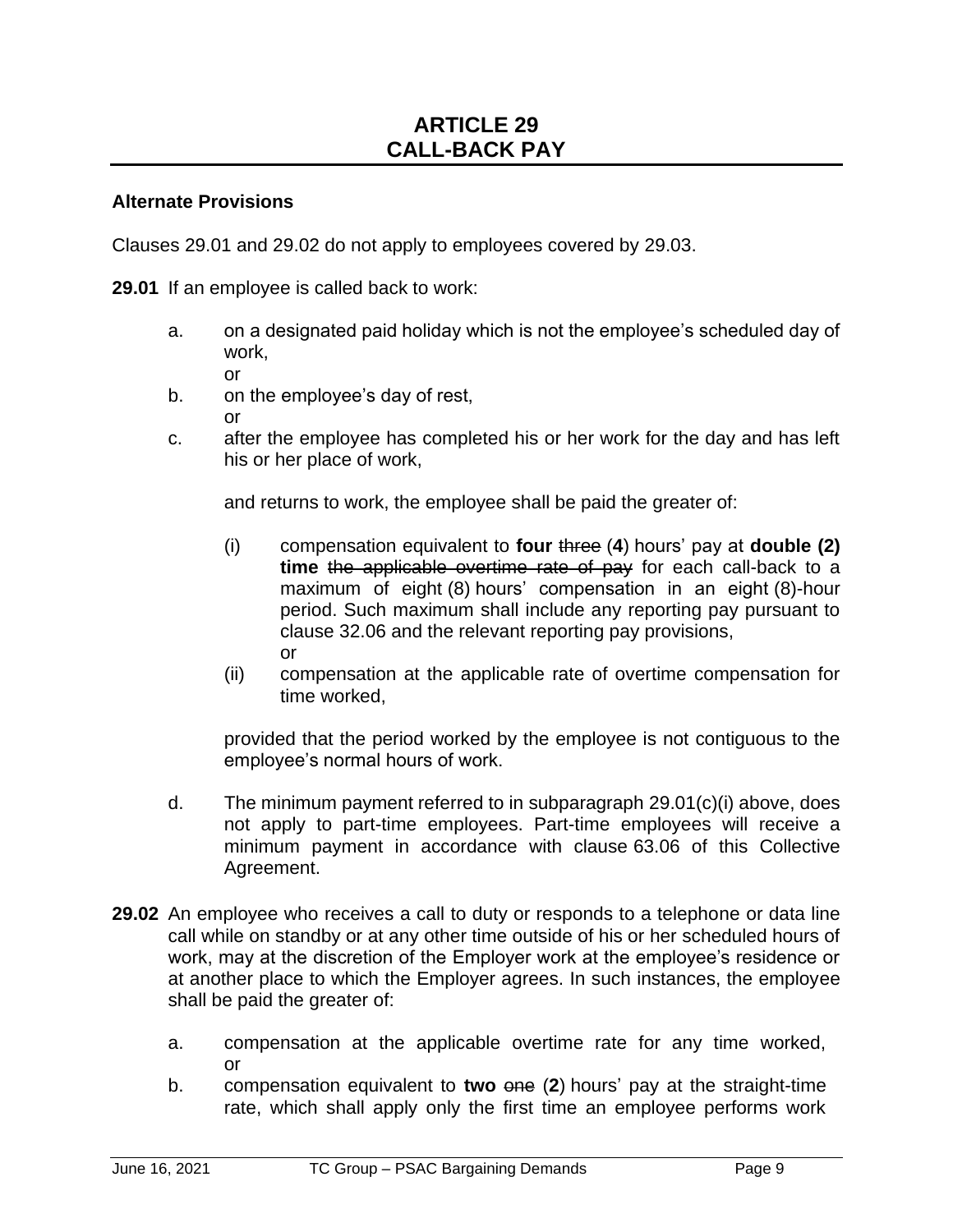during an eight (8) hour period, starting when the employee first commences the work.

## **To Discuss**

The Union wishes to discuss the application of this article in situations where an employee lives at their work site either permanently or temporarily.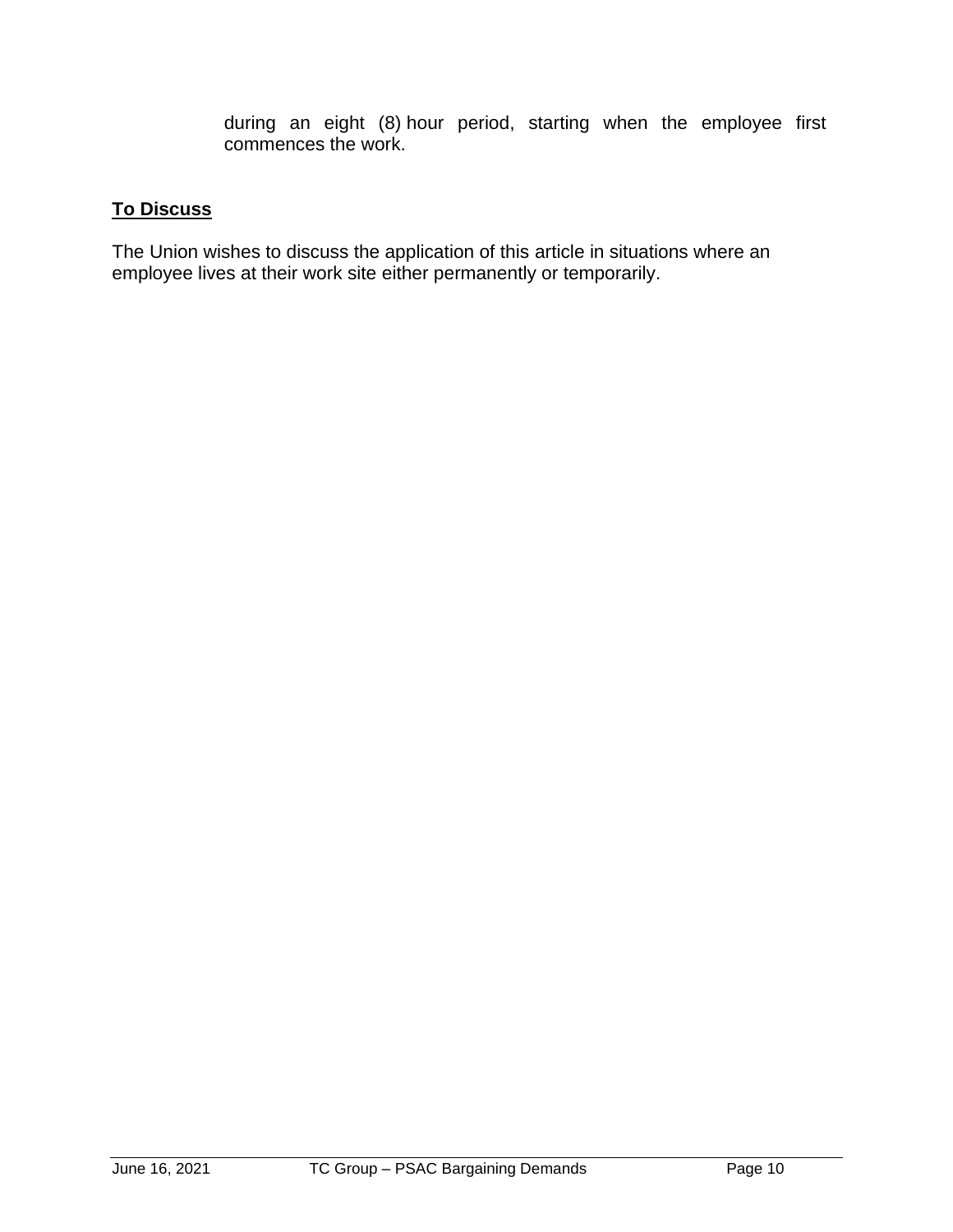**30.01** Where the Employer requires an employee to be available on standby during offduty hours, such employee shall be compensated at the rate of one half (1/2) hour for each four (4) hour period or part thereof for which the employee has been designated as being on standby duty.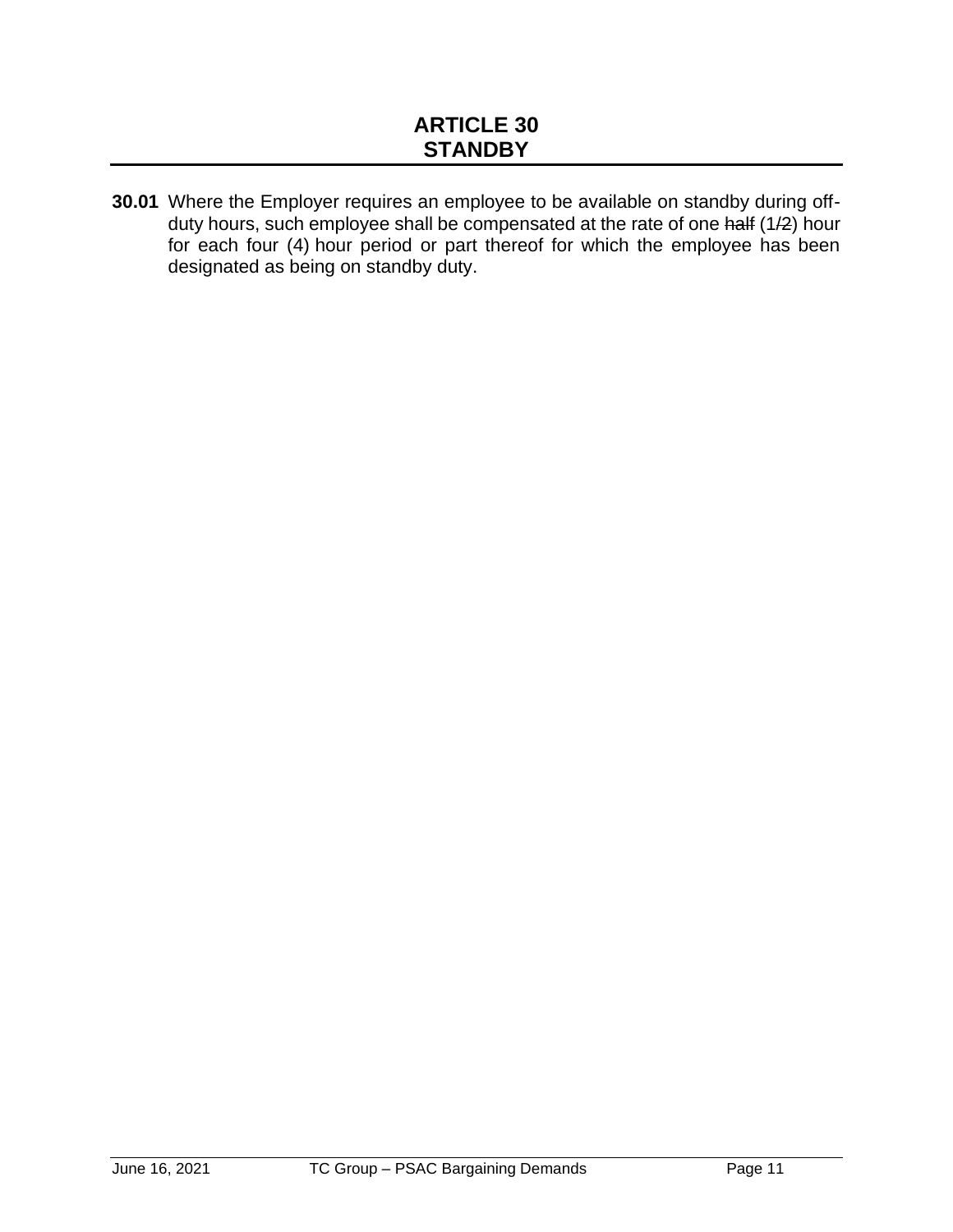## **ARTICLE 32 DESIGNATED PAID HOLIDAYS**

- **32.01** Subject to clause 32.02, the following days shall be designated paid holidays for employees:
	- a. New Year's Day;
	- e.**b.** Good Friday;
	- c. Easter Monday;
	- d. the day fixed by proclamation of the Governor in Council for celebration of the Sovereign's birthday;
	- **e. National Indigenous Peoples Day;**
	- e.**f.** Canada Day;
	- f.**g.** Labour Day;
	- **h. Truth and Reconciliation Day**
	- g.**i.** the day fixed by proclamation of the Governor in Council as a general day of Thanksgiving;
	- h.**j.** Remembrance Day;
	- i.**k.** Christmas Day;
	- j.**l.** Boxing Day;
	- k.**m.** New Year's Eve;
	- l.**n. two (2)** one (1) additional day**s** in each year that, in the opinion of the Employer, is recognized to be a provincial or civic holiday in the area in which the employee is employed or, in any area where, in the opinion of the Employer, no such additional day is recognized as a provincial or civic holiday, **the third Monday in February and** the first Monday in August;
	- m.**o.** one (1) additional day when proclaimed by an act of Parliament as a national holiday.

#### **32.05**

- a. When an employee works on a holiday, he or she shall be paid **double (2)** time and one half (1 1/2) for all hours worked up to seven decimal five (7.5) hours and double (2) time thereafter, in addition to the pay that the employee would have been granted had he or she not worked on the holiday.
- b. Notwithstanding paragraph (a), when an employee works on a holiday contiguous to a day of rest on which the employee also worked and received overtime in accordance with paragraph 28.01(b), the employee shall be paid in addition to the pay that the employee would have been granted had he or she not worked on the holiday, two (2) times his or her hourly rate of pay for all time worked.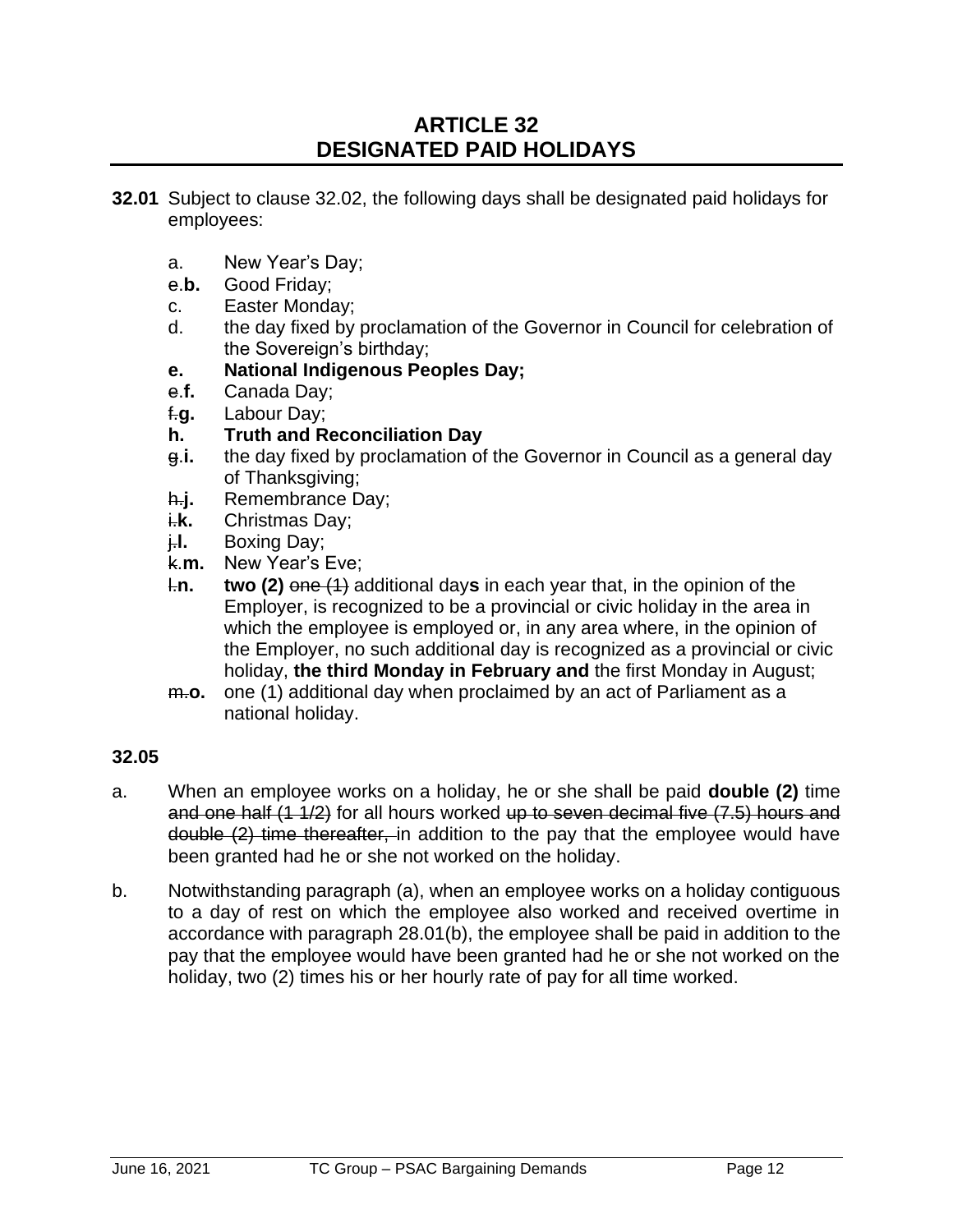# **ARTICLE 34 TRAVELLING TIME**

- **34.02** When an employee is required to travel outside his or her headquarters area on government business, as these expressions are defined by the Employer, the time of departure and the means of such travel shall be determined by the Employer and the employee will be compensated for travel time in accordance with clauses 34.03 and 34.04. Travelling time shall include time necessarily spent at each stop-over enroute provided such stop-over is not longer than five (5) hours.
- **34.04** If an employee is required to travel as set forth in clauses 34.02 and 34.03: **When in the performance of his or her duties, an employee is required by the Employer to travel, time necessarily spent in such travel shall be considered as time worked and compensated for as follows:**
	- a. on a normal working day on which the employee travels but does not work, the employee shall receive his or her regular pay for the day.
	- b. **a.** on a normal working day on which the employee travels and works, the employee shall be paid:
		- i. his or her regular pay for the day for a combined period of travel and**/or** work not exceeding his or her regular scheduled working hours; and
		- ii. at the applicable overtime rate for additional travel **and/or work**  time in excess of his or her regular scheduled hours of work and travel, with a maximum payment for such additional travel time not to exceed fifteen (15) hours pay at the straight-time rate of pay;
	- c. **b.** on a day of rest or on a designated paid holiday, the employee shall be paid at the applicable overtime rate for **all** hours travelled **and/or worked** to a maximum of fifteen (15) hours pay at the straight-time rate of pay.
- **34.06** Compensation under this article shall not be paid for travel time to courses, training sessions, conferences and seminars, unless the employee is required to attend by the Employer.

#### **34.09 Travel status leave**

a. An employee who is required to travel outside his or her headquarters area on government business, as these expressions are defined by the Employer, and is away from his or her permanent residence for **ten** twenty (**10**) nights during a fiscal year shall be granted seven decimal five (7.5) hours off with pay. The employee shall be credited with one (1) additional period of seven decimal five (7.5) hours for each additional **ten** twenty (**10**) nights that the employee is away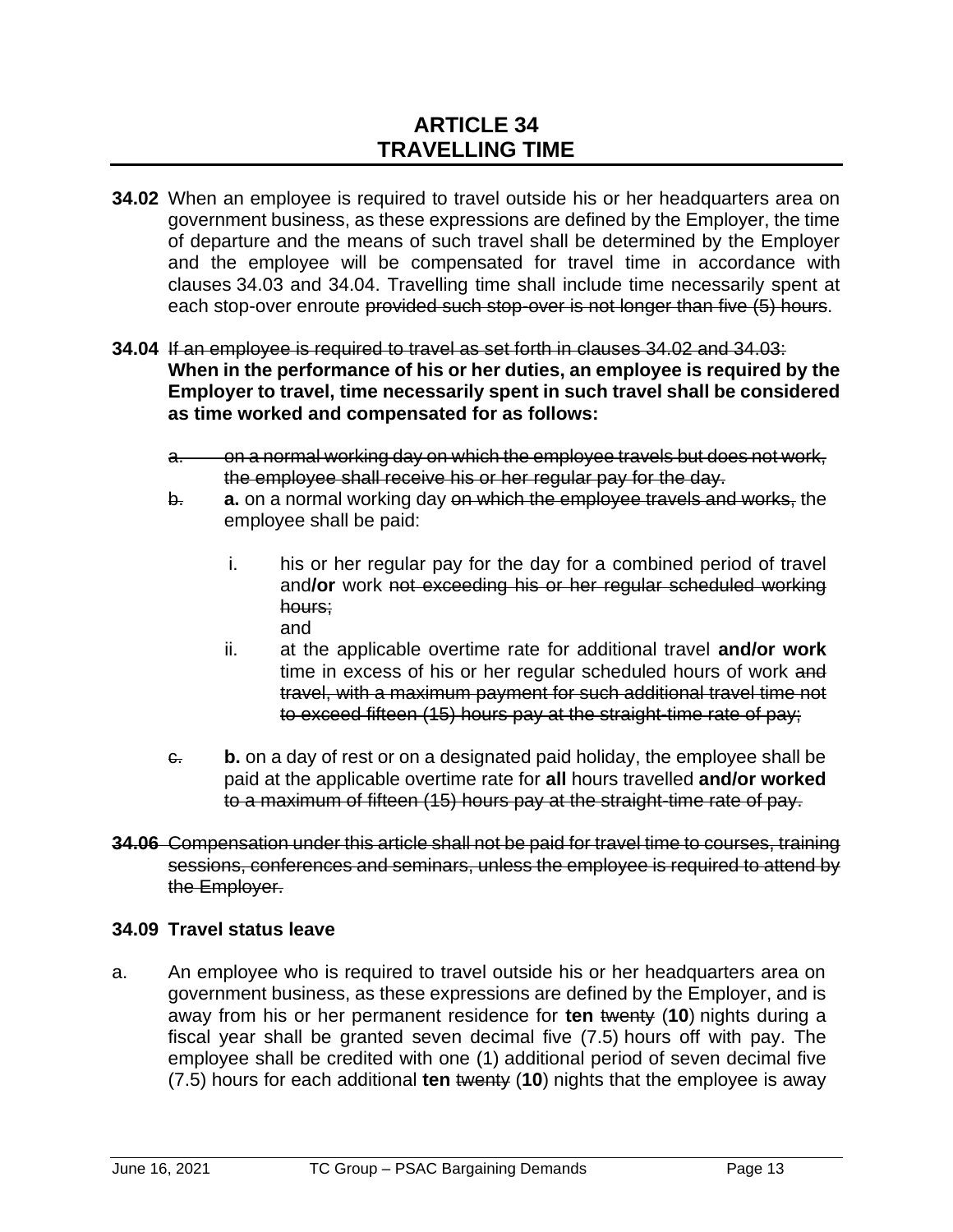from his or her permanent residence. to a maximum of one hundred (100) additional nights.

- b. The maximum number of hours off earned under this clause shall not exceed forty-five (45) hours in a fiscal year and shall accumulate as compensatory leave with pay.
- c. This leave with pay is deemed to be compensatory leave and is subject to paragraphs 28.02(c) and (d).

The provisions of this clause do not apply when the employee travels in connection with courses, training sessions, professional conferences and seminars, unless the employee is required to attend by the Employer.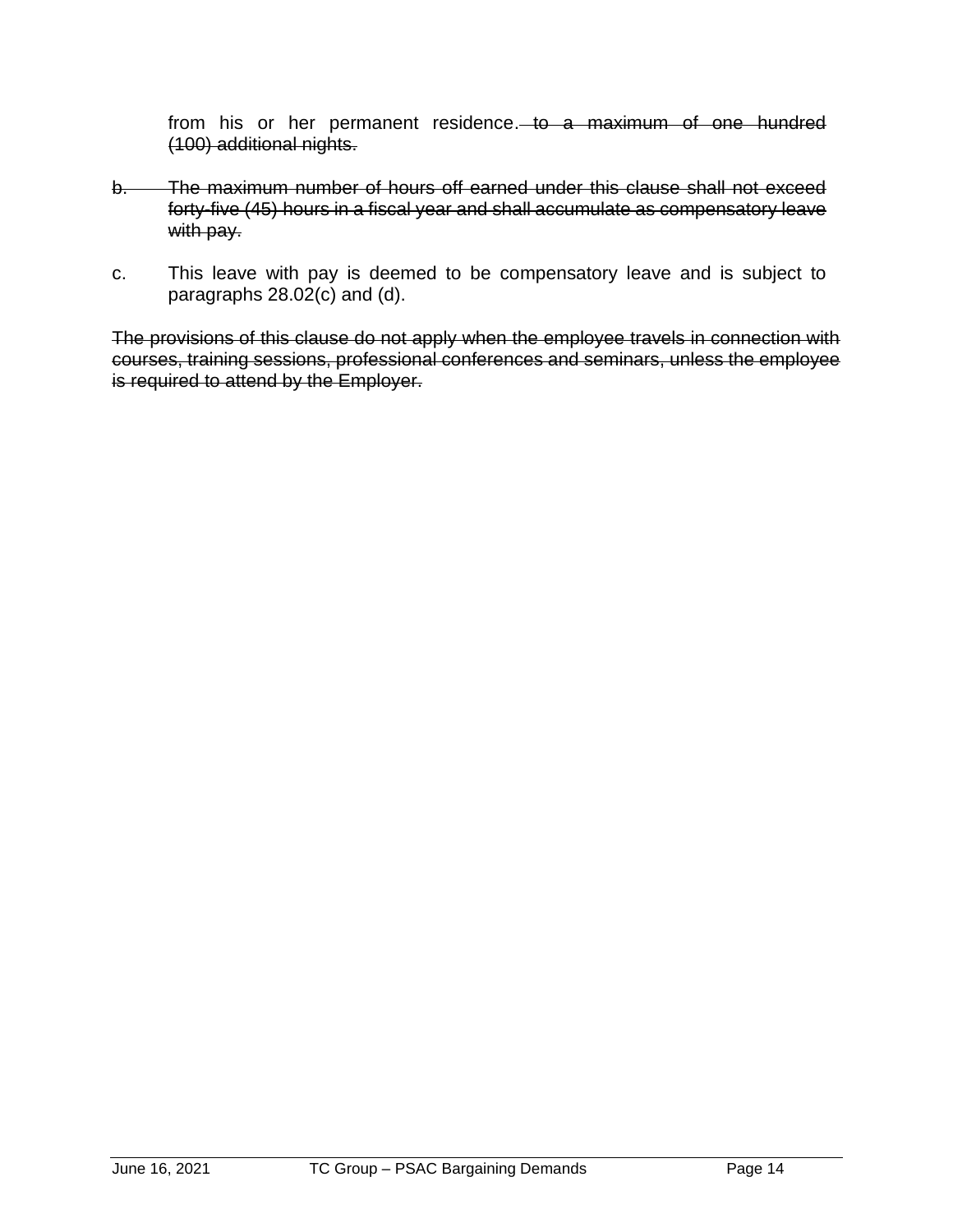#### **Granting of sick leave**

- **39.02** An employee shall be granted sick leave with pay when he or she is unable to perform his or her duties because of illness**,** or injury provided that:
	- a. he or she satisfies the Employer of this condition in such manner and at such time as may be determined by the Employer. and
	- $b.$  he or she has the necessary sick leave credits.
- **39.03** Unless otherwise informed by the Employer, a statement signed by the employee stating that because of illness**,** or injury he or she was unable to perform his or her duties, shall, when delivered to the Employer, be considered as meeting the requirements of paragraph  $39.02(a)$ .
- **39.04** When an employee has insufficient or no credits to cover the granting of sick leave with pay under the provisions of clause 39.02, Sick leave with pay **shall** may, at the discretion of the Employer, be granted to an employee for a period of up to one **two** hundred and **two** eighty-seven decimal five (187.5) **202.5** hours, subject to the deduction of such advanced leave from any sick leave credits subsequently earned.
- **39.08 At the employee's request, the employer may grant additional sick leave with pay for instances other than those specified in 39.04. Such leave shall not be unreasonably denied.**
- **39.09 An employee shall not be required to provide a medical certificate for sick leave of less than five (5) consecutive days.**
- **39.10 When an employee is asked to provide a medical certificate by the Employer, the employee shall be reimbursed by the Employer for all costs associated with obtaining the certificate. Employees required to provide a medical certificate shall also be granted leave with pay for all time associated with the obtaining of said certificate.**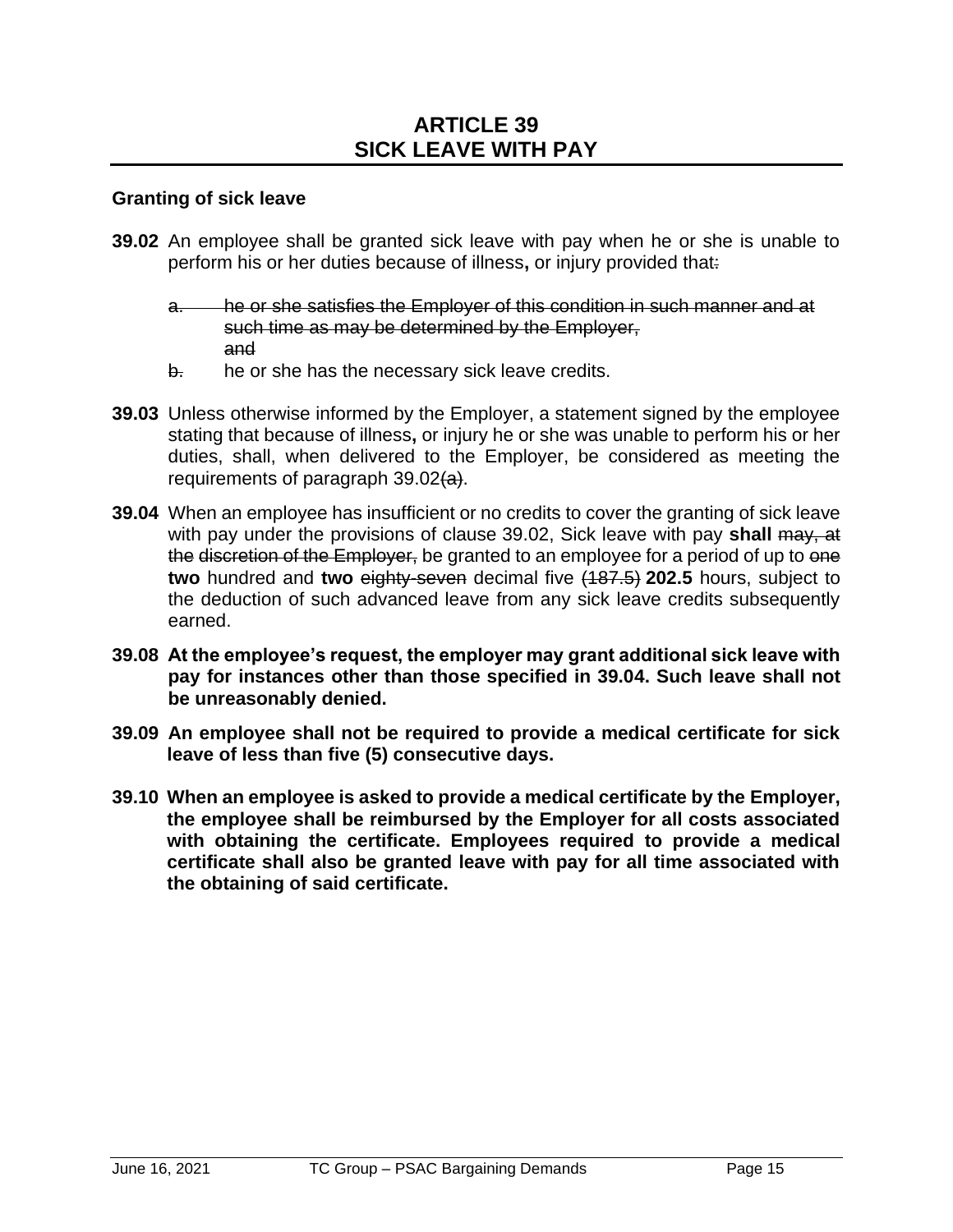## **ARTICLE 40 MEDICAL APPOINTMENT FOR PREGNANT EMPLOYEES**

### **Amend as follows**

#### **Change title to "medical appointments for employees**

- **40.01** Up to three decimal seven five (3.75) hours of reasonable **required** time off with pay **per week** will be granted to pregnant employees for the purpose of attending routine medical appointments **related to pregnancy or chronic medical conditions**.
- **40.02** Where a series of continuing appointments is necessary for the treatment of a particular condition relating to the pregnancy, absences shall be charged to sick leave.

### **NEW**

**40.03 Up to seven decimal five (7.5) hours of time off with pay per year will be granted to employees for the purpose of attending preventative medical appointments.**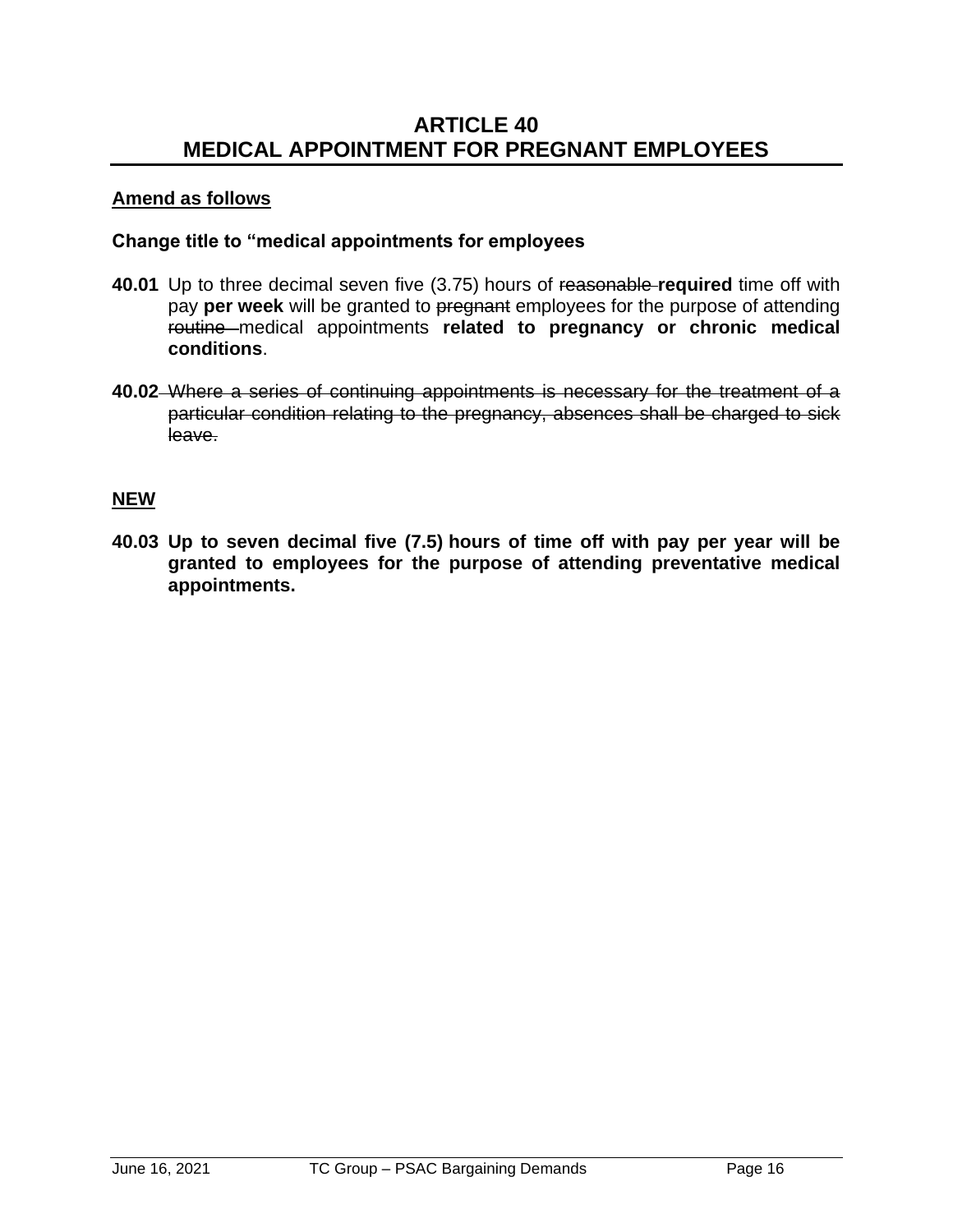## **ARTICLE 41 INJURY ON DUTY LEAVE**

- **41.01** An employee shall be granted injury-on-duty leave with pay for such period as may be reasonably determined by the Employer **certified by a Workers' Compensation authority** when a claim has been made pursuant to the *Government Employees Compensation Act* and a Workers' Compensation authority has notified the Employer that it has certified that the employee is unable to work because of:
	- a. personal injury accidentally received in the performance of his or her duties and not caused by the employee's willful misconduct,

or

b. an industrial illness**, vicarious trauma, or any other illness, injury** or a disease arising out of and in the course of the employee's employment,

if the employee agrees to remit to the Receiver General for Canada any amount received by him or her in compensation for loss of pay resulting from or in respect of such injury, illness or disease provided, however, that such amount does not stem from a personal disability policy for which the employee or the employee's agent has paid the premium.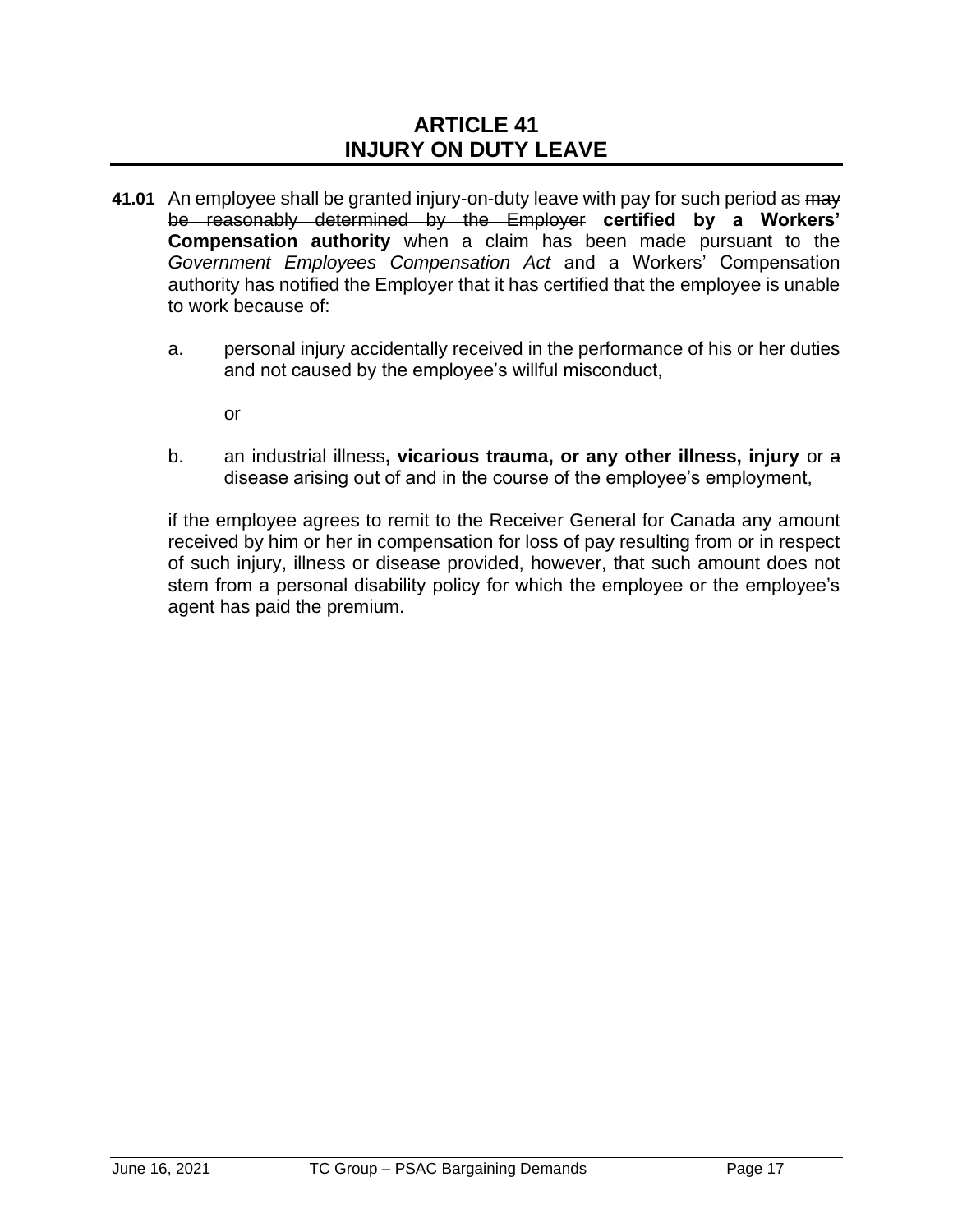## **ARTICLE 47 LEAVE WITH PAY FOR FAMILY-RELATED RESPONSIBILITIES**

**47.01** For the purpose of this article, family is defined as:

- a. spouse (or common-law partner resident with the employee);
- b. children (including foster children, step-children or children of the spouse or common-law partner, ward of the employee), grandchild;
- c. parents (including step-parents or foster parents);
- d. father-in-law, mother-in-law, brother, sister, step-brother, step-sister, **brother-in-law, sister-in-law, daughter-in-law, son-in-law, aunt, uncle, niece, nephew,** grandparents of the employee;
- e. any relative permanently residing in the employee's household or with whom the employee permanently resides;
- f. any relative for whom the employee has a duty of care, irrespective of whether they reside with the employee; or
- g. a person who stands in the place of a relative for the employee whether or not there is any degree of consanguinity between such person and the employee.
- **47.02** The total leave with pay which may be granted under this article shall not exceed thirty-seven decimal five (37.5) **seventy-five (75)** hours in a fiscal year.
- **47.03** Subject to clause 47.02, the Employer shall grant leave with pay under the following circumstances:
	- a. to take a family member for medical or dental appointments **of a professional nature, including but not limited to medical, dental, legal and financial appointments or appointments with school authorities or adoption agencies** or for appointments with school authorities or adoption agencies, if the supervisor was notified of the appointment as far in advance as possible;
	- b. to provide for the immediate and temporary care of a sick member of the employee's family and to provide an employee with time to make alternate care arrangements where the illness is of a longer duration;
	- c. to provide for the immediate and temporary care of an elderly member of the employee's family;
	- d. for needs directly related to the birth or to the adoption of the employee's child;
	- e. to attend school functions, if the supervisor was notified of the functions as far in advance as possible;
	- f. to provide for the employee's child in the case of an unforeseeable closure of the school or daycare facility;
	- g. **fifteen (15)** seven decimal five (7.5) hours out of the **seventy-five (75)** thirty-seven decimal five (37.5) hours stipulated in clause 47.02 above may be used to attend an appointment with a legal or paralegal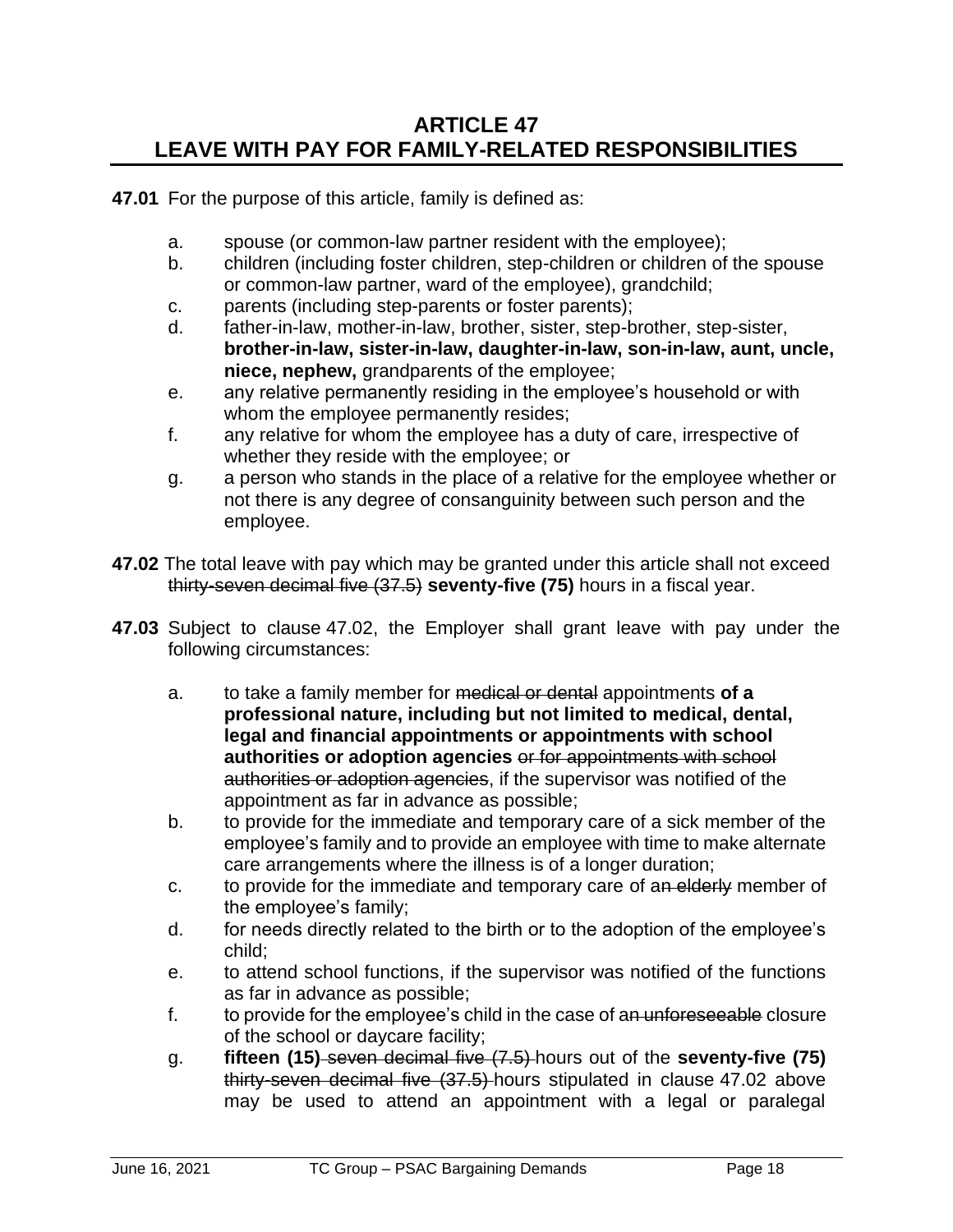representative for non-employment related matters, or with a financial or other professional representative, if the supervisor was notified of the appointment as far in advance as possible.

**h. to visit a terminally ill family member**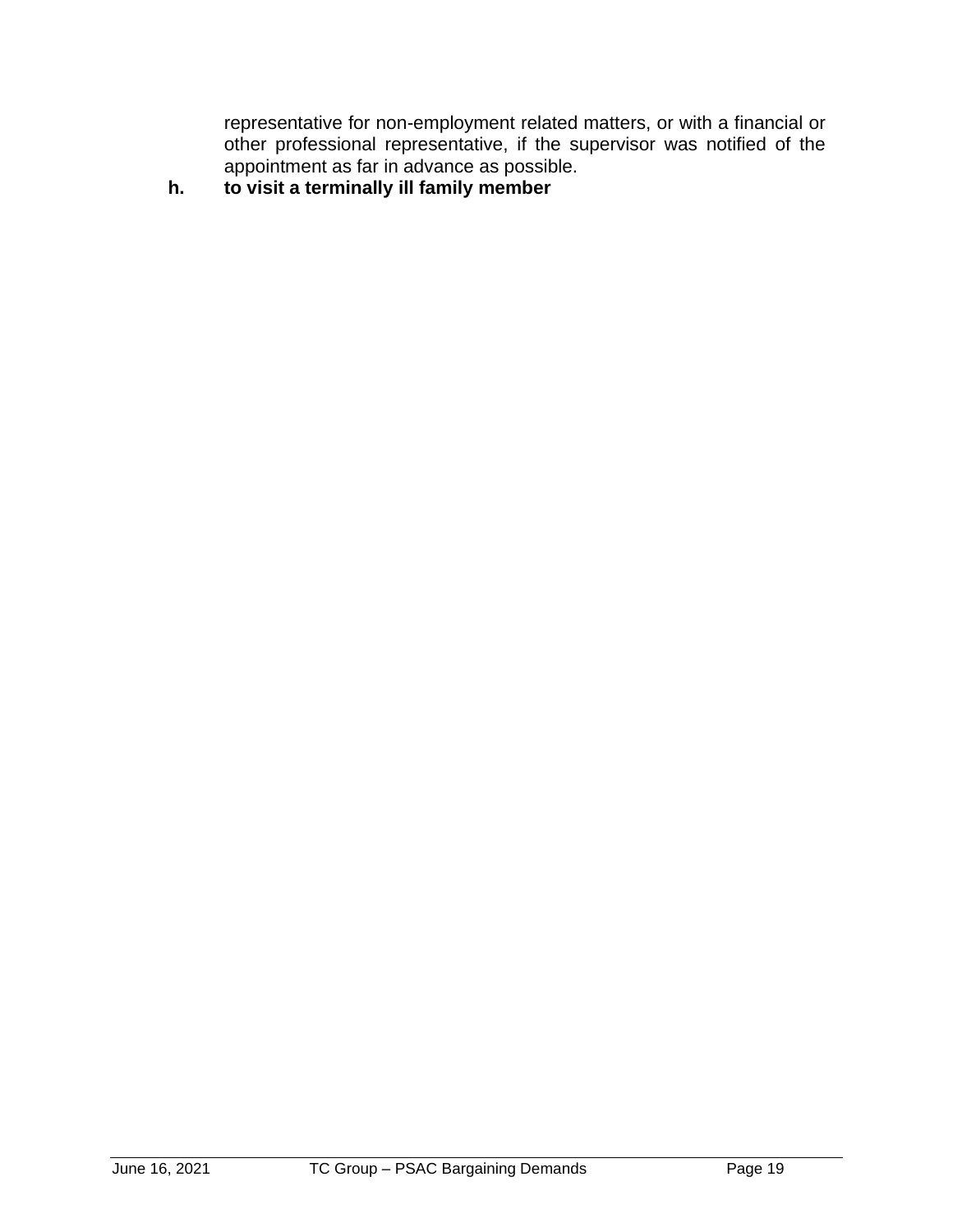**51.01** For the purpose of this article, "family" is defined per Article 2 and in addition:

- **a. sister-in-law, brother-in-law;**
- **b. any relative for whom the employee has a duty of care, irrespective of whether they reside with the employee;**
- **c.** a person who stands in the place of a relative for the employee whether or not there is any degree of consanguinity between such person and the employee. An employee shall be entitled to bereavement leave with pay for a family member as defined in 51.01(a) only once during the employee's total period of employment in the public service.
- **51.02** When a member of the employee's family dies, an employee shall be entitled to bereavement leave with pay. Such bereavement leave, as determined by the employee, must include the day of the memorial commemorating the deceased, or must begin within two (2) days following the death. During such period, the employee shall be paid for those days which are not regularly scheduled days of rest for the employee. In addition, the employee may be granted up to **five (5)** three (3) days' leave with pay for the purpose of travel related to the death.
	- a. At the request of the employee, such bereavement leave with pay may be taken in a single period of seven (7) consecutive calendar days or may be taken in two (2) periods to a maximum of five (5) working days.
	- b. When requested to be taken in two (2) periods,
		- i. the first period must include the day of the memorial commemorating the deceased or must begin within two (2) days following the death, and
		- ii. the second period must be taken no later than twelve (12) months from the date of death for the purpose of attending a ceremony.
		- iii. The employee may be granted no more than **five (5)** three (3) days' leave with pay, in total, for the purposes of travel**,** for these two (2) periods.
- **51.03** An employee is entitled to one (1) day's bereavement leave with pay for a purpose related to the death of his or her **aunt, uncle, niece or nephew** brother-in-law or sister-in-law and grandparents of spouse.
- **51.04 An employee shall be entitled to bereavement leave under 51.02 when they, the person with whom they intend to have a child, or their surrogate suffer from a miscarriage. For the purpose of this article, "miscarriage" means a termination of pregnancy before the 20th week.**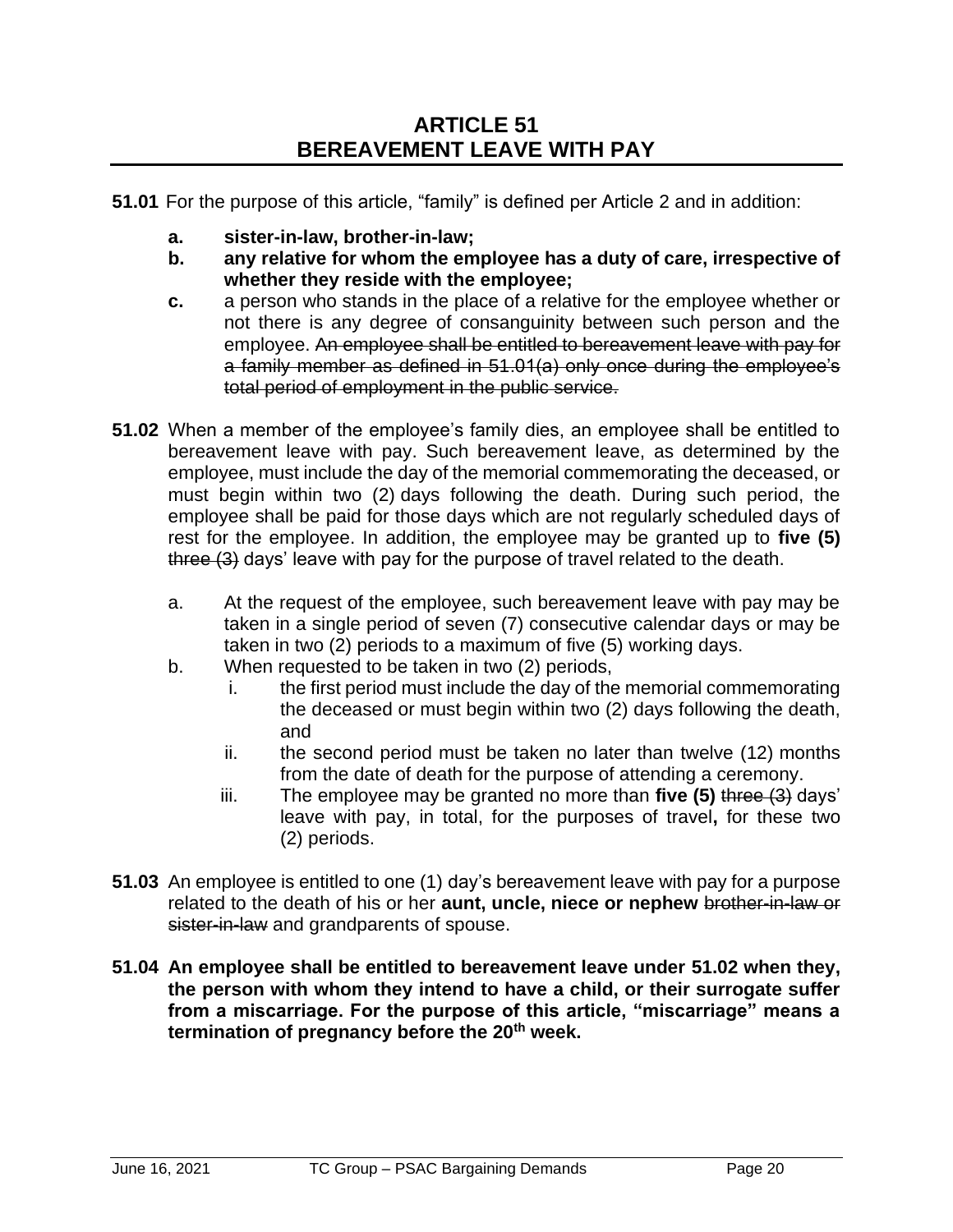**51.05 An employee is entitled to bereavement leave with pay in the event of the death of a family member in respect of whom the employee is, at the time of the death, on leave under 46.01. Such bereavement leave, as determined by the employee, may be taken during the period that begins on the day on which the death occurs and ends six weeks after the day on which the memorial commemorating the deceased person occurs. At the request of the employee, such bereavement leave with pay may be taken in a single period of fourteen (14) consecutive calendar days or may be taken in two (2) periods to a maximum of ten (10) working days.**

## **To Discuss**

The Union wishes to discuss additional days of bereavement leave for certain family members.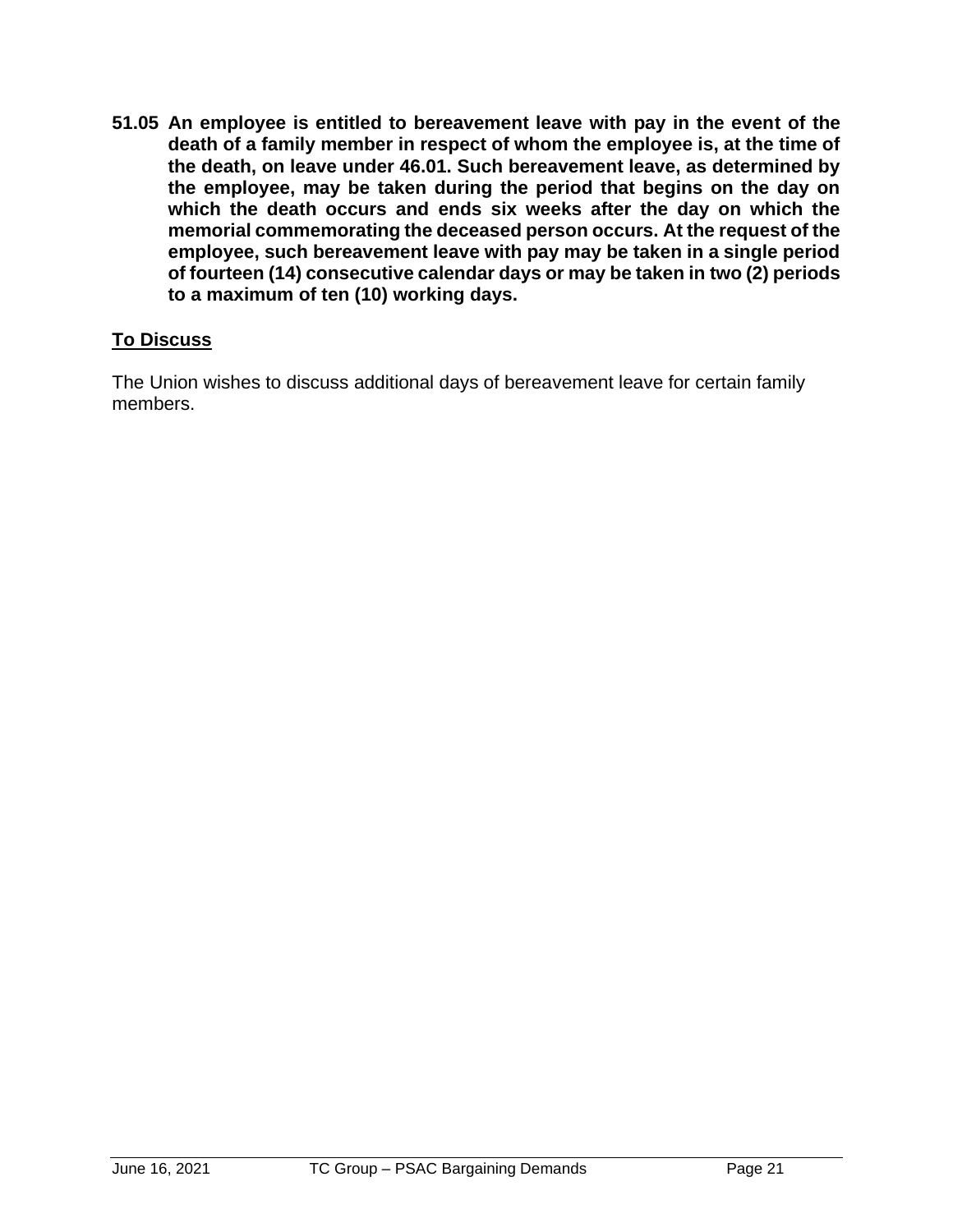**62.01** An employee certified pursuant to the *Transportation of Dangerous Goods Act* and who is assigned the responsibility for packaging, and labelling, **inspecting, handling or the transportation** of dangerous goods for shipping in accordance with the above Act, shall receive a monthly allowance of **seventy five dollars (\$75) during any month in which** he or she is required to package**,** and label**, inspect, handle or transport** dangerous goods for shipping, **and** where the employee maintains such certification.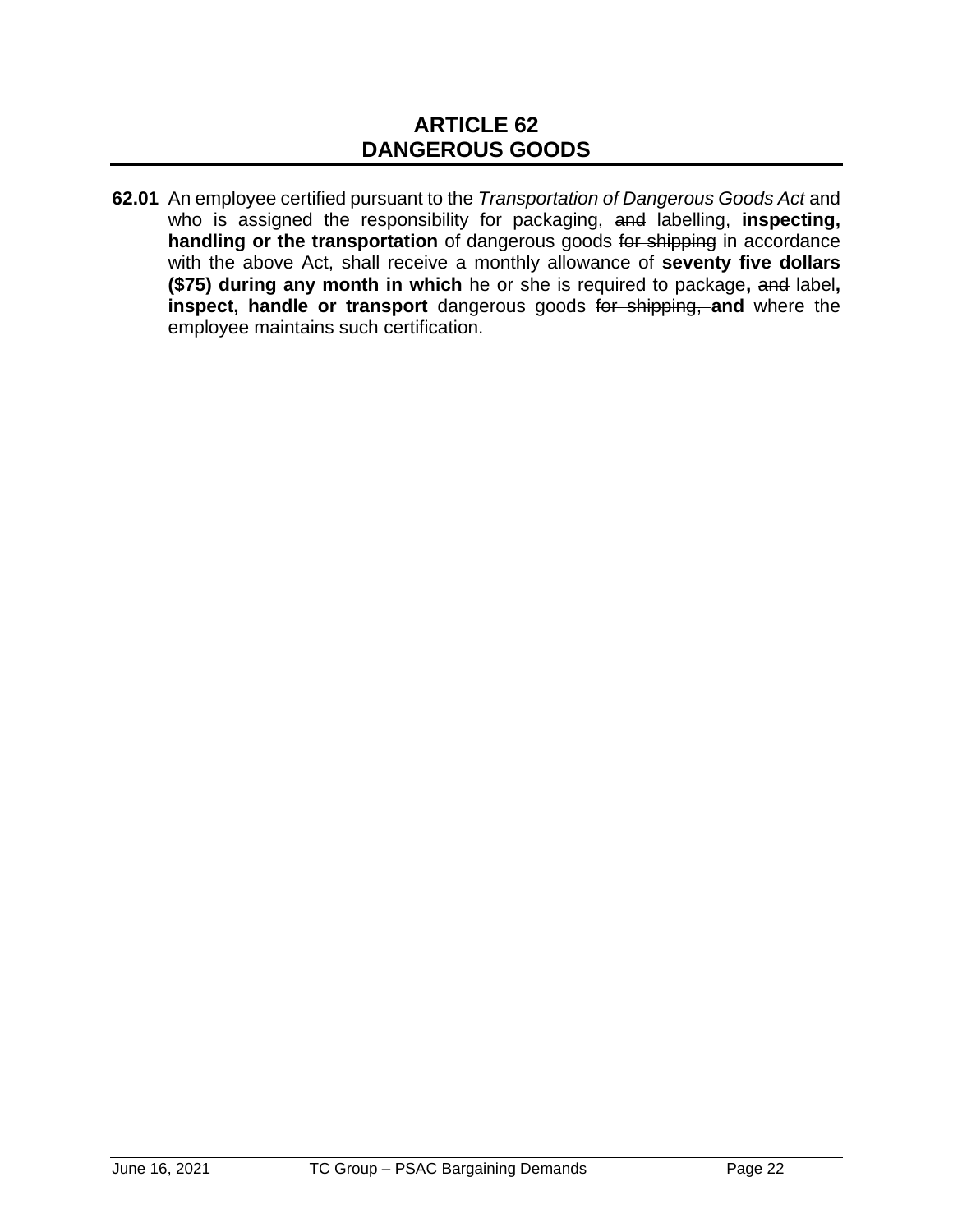#### **65.07 Acting pay**

- a. When an employee is required by the Employer to substantially perform the duties of a higher classification level in an acting capacity and performs those duties for at least three (3) consecutive working days or shifts, the employee shall be paid acting pay calculated from the date on which he or she commenced to act as if he or she had been appointed to that higher classification level for the period in which he or she acts.
- b. When a day designated as a paid holiday occurs during the qualifying period, the holiday shall be considered as a day worked for purposes of the qualifying period.

#### **65.08**

- **a. An employee who is required to act at a higher level shall receive an increment at the higher level after having reached fifty-two (52) weeks of cumulative service at the same level.**
- **b. For the purpose of defining when employee will be entitled to go to the next salary increment of the acting position, "cumulative" means all periods of acting at the same level.**

*(subsequent renumbering)*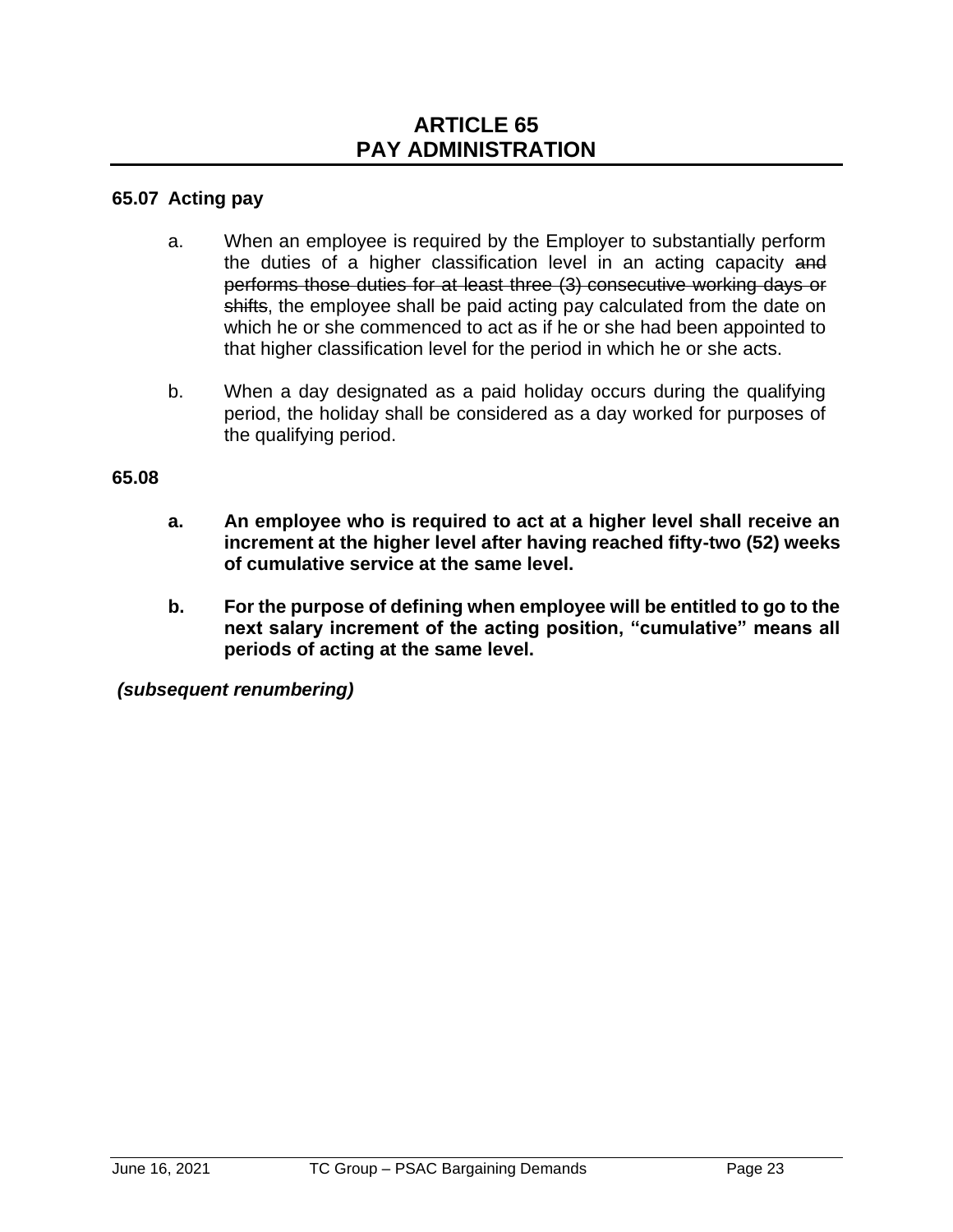# **APPENDIX A AND VARIOUS WAGES, ALLOWANCES AND RATES OF PAY**

The Union reserves the right to table a comprehensive wage proposal, which will include but isn't limited to amendments to the rates of pay, structure of the wage grids, increases and/or expanded scope of allowances for specific occupational groups and pay notes.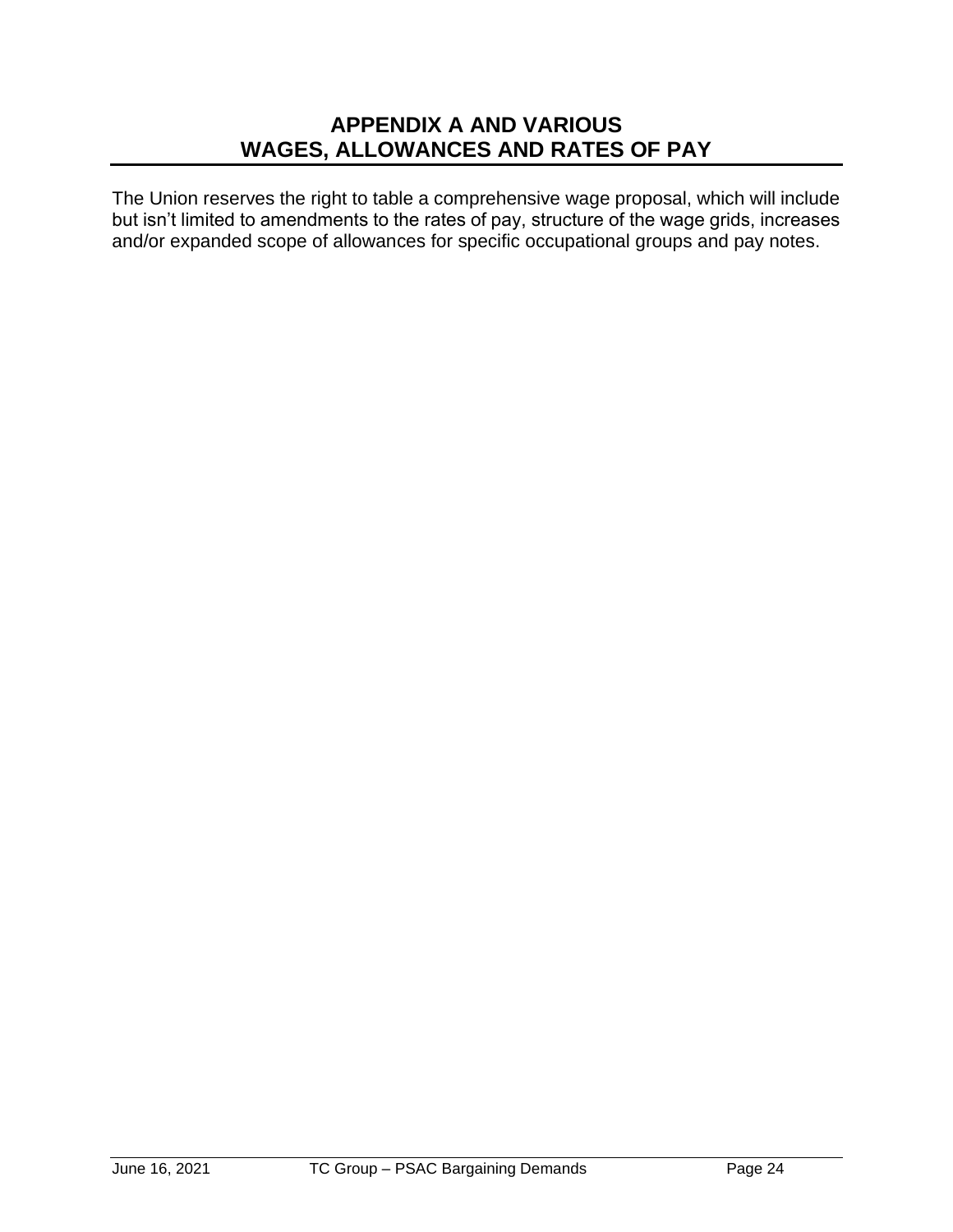# **VARIOUS ENFORCEMENT WORKERS**

The Union wishes to discuss the following items related to Fishery Officers, Wildlife Officers and Environmental Enforcement Officers and reserves the right to make proposals following such discussions:

#### • **Paid meal breaks for Enforcement Workers**

- o Notwithstanding any other provisions related to hours of work, employees who are in Enforcement Positions, exceptionally, may be required to eat his or her meal at their work post when the nature of the duties makes it necessary.
- $\circ$  In the event that the Employer is unable to grant an employee a meal break, in lieu thereof the employee shall receive an additional one half (1/2) hour of compensation at overtime rates
- **The Union proposes to implement a Use of Force Allowance for employees who are Use of Force Specialists instructing other employees in either Basic Firearms training or in Defensive Tactics. The Union proposes that this allowance be for \$3,000 per year.**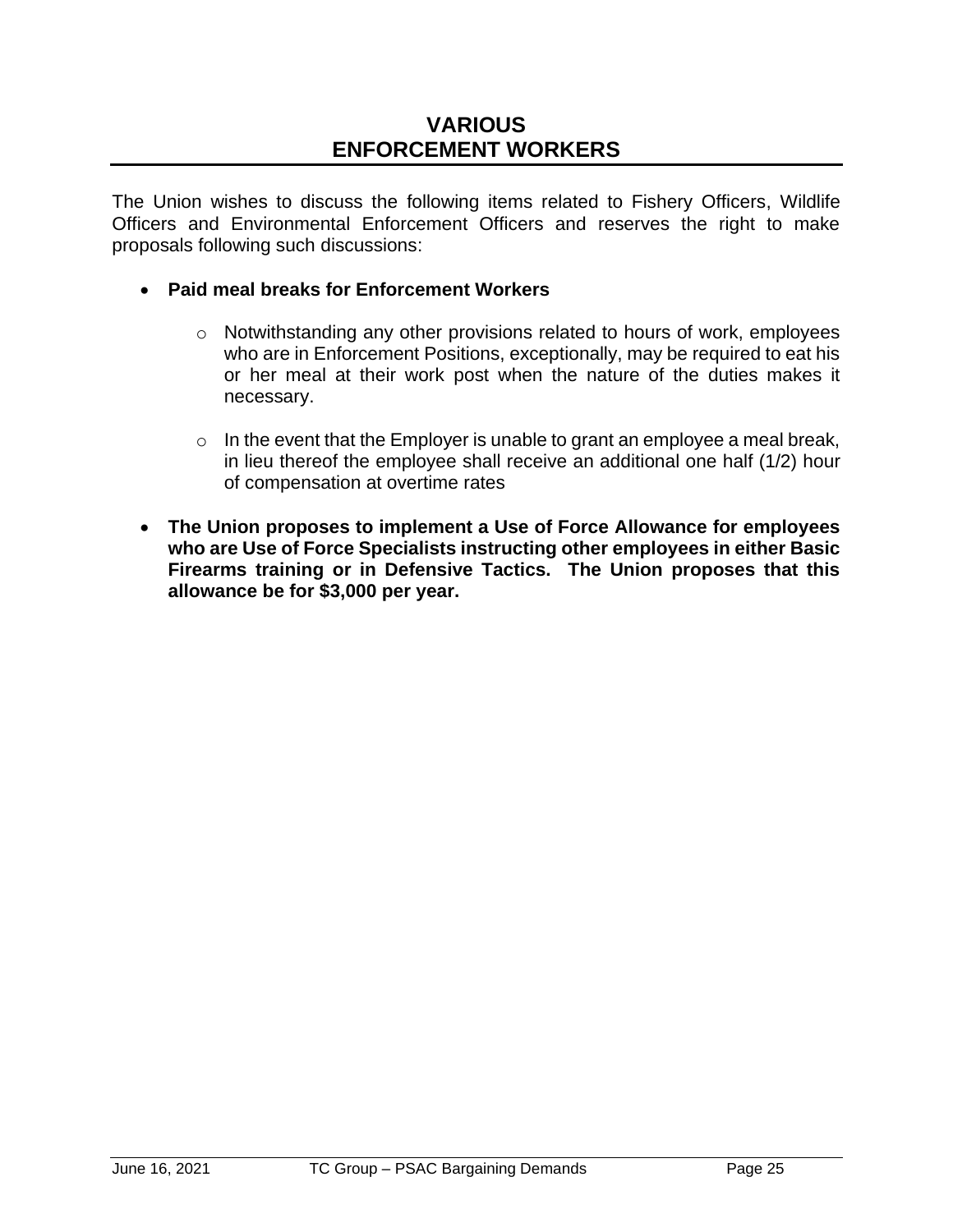# **NEW ARTICLE OCCUPATIONAL GROUP STRUCTURE REVIEW**

Public Service Alliance of Canada in respect of employees in the Technical Services bargaining unit.

The Employer is committed to complete and finalize the review and redesign of the TC occupational group structure (OGS), including the development of job evaluation standards for the TC Occupational Group.

The parties agree that the job evaluation standards are to be consistent with the application of gender-neutral job evaluation principles and practices and will follow the requirements under the Canadian Human Rights Act, or subsequent pay equity legislation applicable to employees in the federal public service.

The Employer is committed to engaging in meaningful consultation with the Alliance. Meaningful consultation on Classification Reform will include consultation with the Alliance on the development of job evaluation standards which reflect and evaluate, in a gender-neutral manner, the work performed by employees in the TC Occupational Group.

The Employer agrees to pay to all employees in the bargaining unit, a pensionable lump sum payment of two hundred and fifty dollars (\$250) per month for all months from April 2022 onwards until the completion of the new job evaluation standards and the negotiation of new wage rates as set out below.

Upon completion of the new job evaluation standards, the Alliance agrees to meet with the Employer to negotiate the new pay rates and rules affecting the pay of employees on their movement to the new pay lines.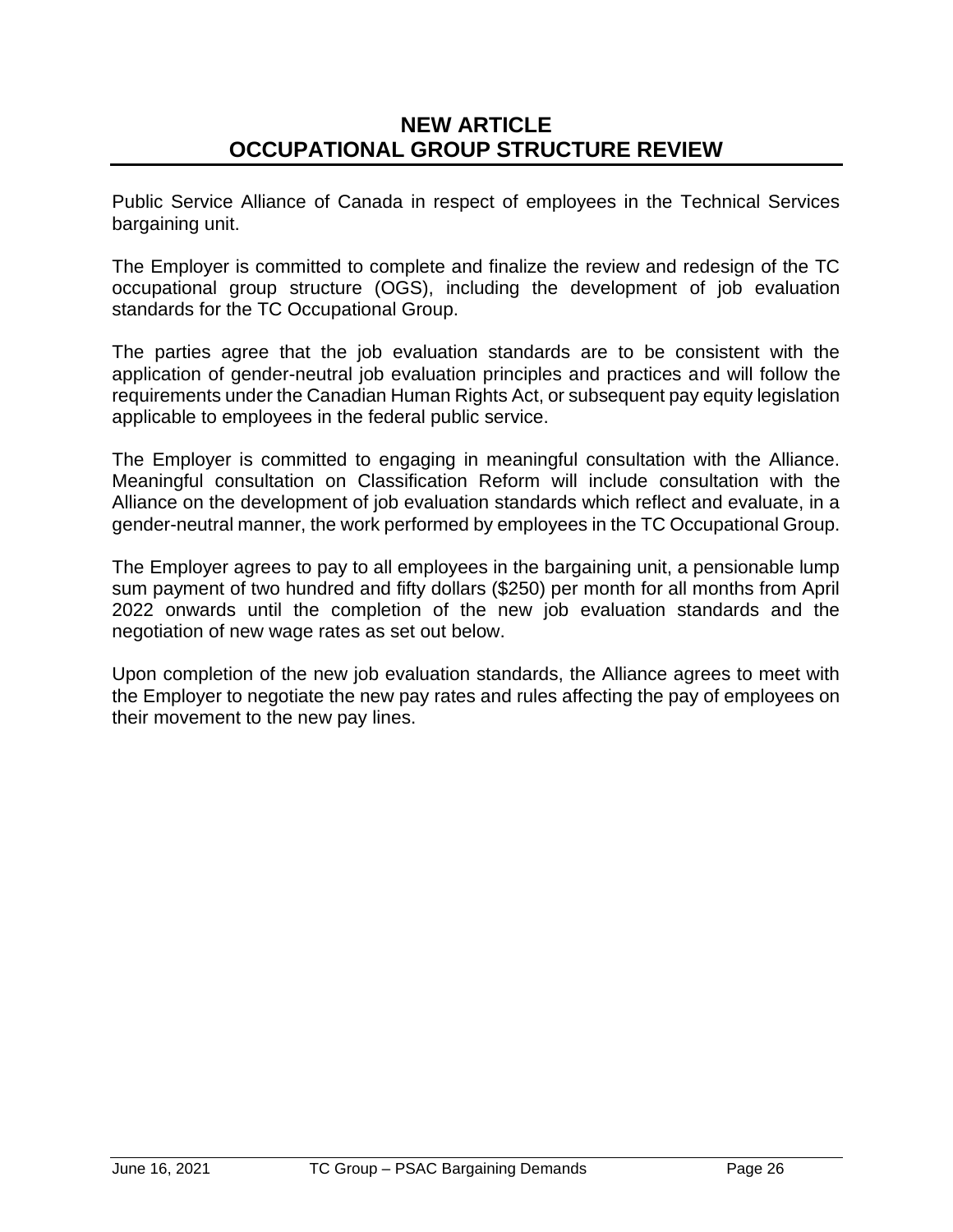## **NEW ARTICLE WHISTLEBLOWING**

No employee shall be disciplined or otherwise penalized, including but not limited to, demotion, suspension, dismissal, financial penalty, loss of accumulated service, advancement or opportunity in the public service, as a result of disclosing any wrongful act or omission, such as: an offence against an Act of Parliament, an Act of a legislature of any province or any instrument issued under any such Act; an act or omission likely to cause a significant waste of public money; an act or omission likely to endanger public health or safety or the environment.